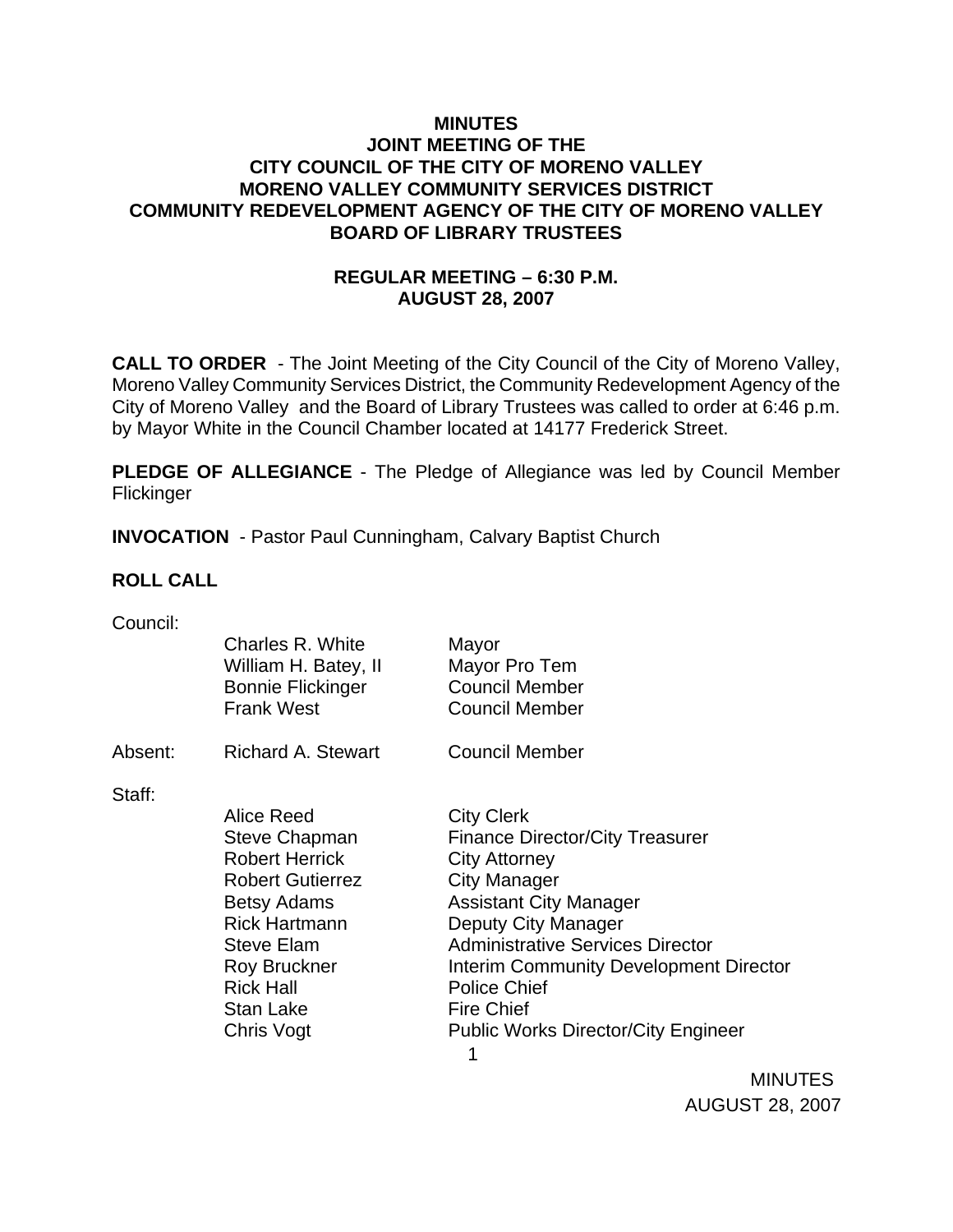Becky Guillan **Principal Librarian** 

Mike McCarty **Parks & Community Services Director** Denese Wilson Beilke Human Resources Director Barry Foster **Economic Development Director** Angela Rushen Assistant to the City Manager

City Manager Gutierrez introduced Roy Bruckner, Interim Community Development Director.

Administrative Services Director Elam introduced Steve Hargis, Technology Services Division Manager.

### **JOINT CONSENT CALENDARS (SECTIONS A-D) OF THE CITY COUNCIL OF THE CITY OF MORENO VALLEY, MORENO VALLEY COMMUNITY SERVICES DISTRICT, COMMUNITY REDEVELOPMENT AGENCY OF THE CITY OF MORENO VALLEY AND THE BOARD OF LIBRARY TRUSTEES**

Mayor White opened the agenda items for the Consent Calendars for public comments, there being none, public comments were closed.

# **A. CONSENT CALENDAR** - **CITY COUNCIL**

- A1. ORDINANCES FIRST READING BY TITLE ONLY Waived reading of all Ordinance Introductions and read by title only.
- A2. CITY COUNCIL REPORTS ON REIMBURSABLE ACTIVITIES (Report of: City Clerk's Department)

**Recommendation:** Receive and file the Reports on Reimbursable Activities for the period of July 4 – August 21, 2007.

A3. MINUTES - REGULAR MEETING OF JULY 10, 2007 (Report of: City Clerk's Department)

**Recommendation:** Approve as submitted.

A4. 2007 LEGISLATIVE UPDATE (Report of: Assistant to the City Manager)

**Recommendation:** Receive and file the informational report.

A5. WARRANT REPORT (Report of: Finance Department)

**Recommendation:** Adopt Resolution No. 2007-86, approving the Warrant Report, dated June 2007, in the total amount of \$29,974,188.81.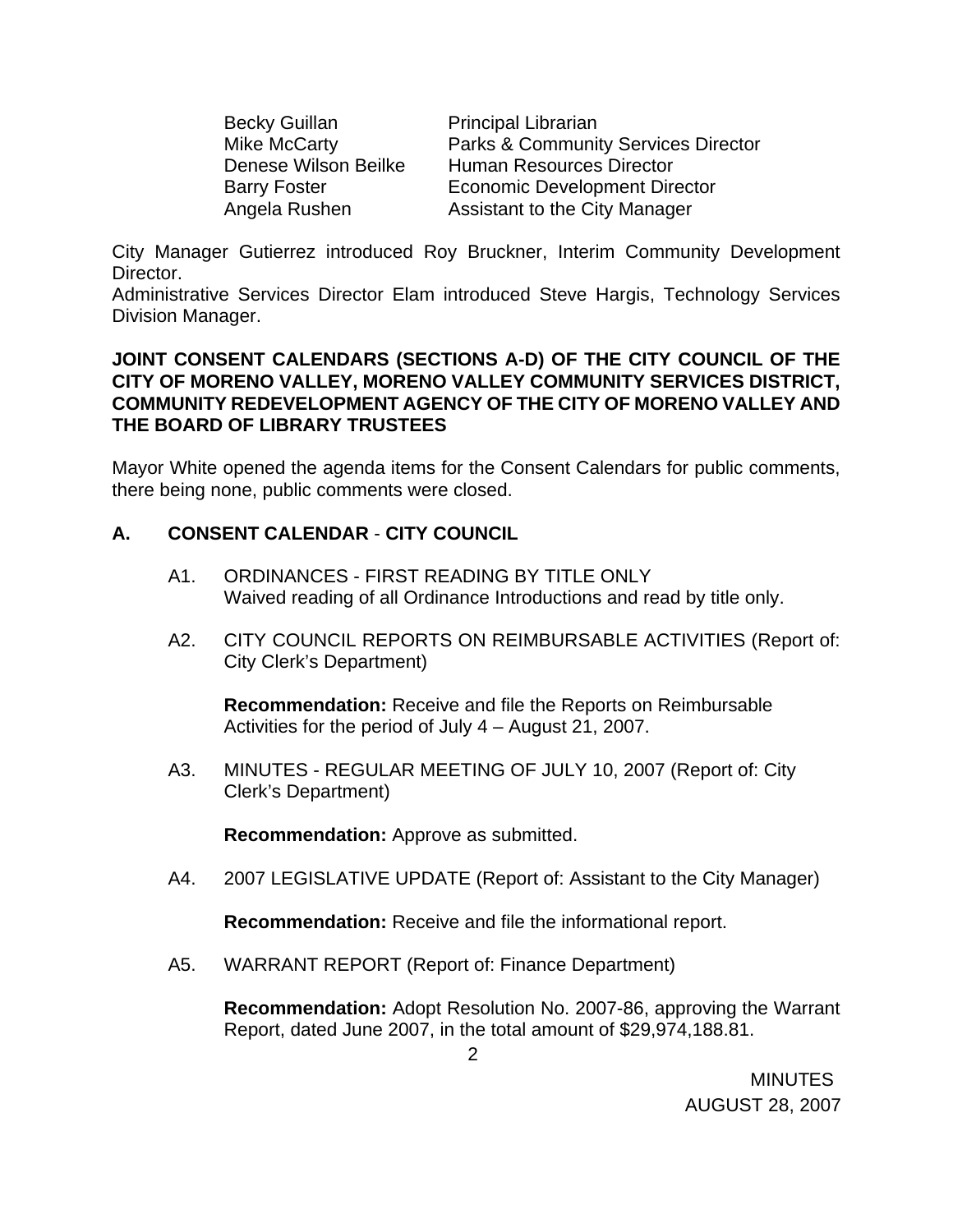#### Resolution No. 2007-86

A Resolution of the City Council of the City of Moreno Valley, California, Approving the Warrant Report Dated June 30, 2007

A6. APPROVAL OF QUARTERLY INVESTMENT REPORT – QUARTER ENDED JUNE 30, 2007 (Report of: Finance Department)

**Recommendation:** Approve and accept the quarterly investment report, in compliance with the Investment Policy.

A7. AUTHORIZATION TO AWARD THE CONSTRUCTION CONTRACT FOR PAN AM BOULEVARD SIDEWALK IMPROVEMENTS FROM BAY AVENUE TO COTTONWOOD AVENUE - PROJECT NO. 06-28068525 (Report of: Public Works Department)

### **Recommendation:**

- 1. Award the construction contract for the Pan Am Boulevard Sidewalk Improvements from Bay Avenue to Cottonwood Avenue to AP Engineering Corporation (APEC), 1271 Columbia Avenue, Suite 10, Riverside, CA 92507, the lowest responsible bidder;
- 2. Authorize the City Manager to execute a contract with APEC;
- 3. Authorize the issuance of a Purchase Order to APEC in the amount of \$292,006.00 (\$265,460.00 base bid amount plus 10% contingency) when the contract has been signed by all parties; and
- 4. Authorize the City Engineer to execute any subsequent change orders to the contract with APEC, up to but not to exceed the Purchase Order contingency of \$26,546.00.
- A8. REVIEW AND CONTINUE THE EMERGENCY ACTION REGARDING THE DESIGN AND CONSTRUCTION OF THE MORENO VALLEY UTILITIES (MVU) 115 KILOVOLT (Kv) SUBSTATION AND SWITCHYARD FACILITY (Report of: Public Works Department)

**Recommendation**: Review and continue the Emergency Action taken by the Council during the September 26, 2006 Council Meeting under Resolution 2006-113 Making Findings of an Emergency and Authorizing the Execution of the Design-Build Agreement for the Moreno Valley Utilities Substation and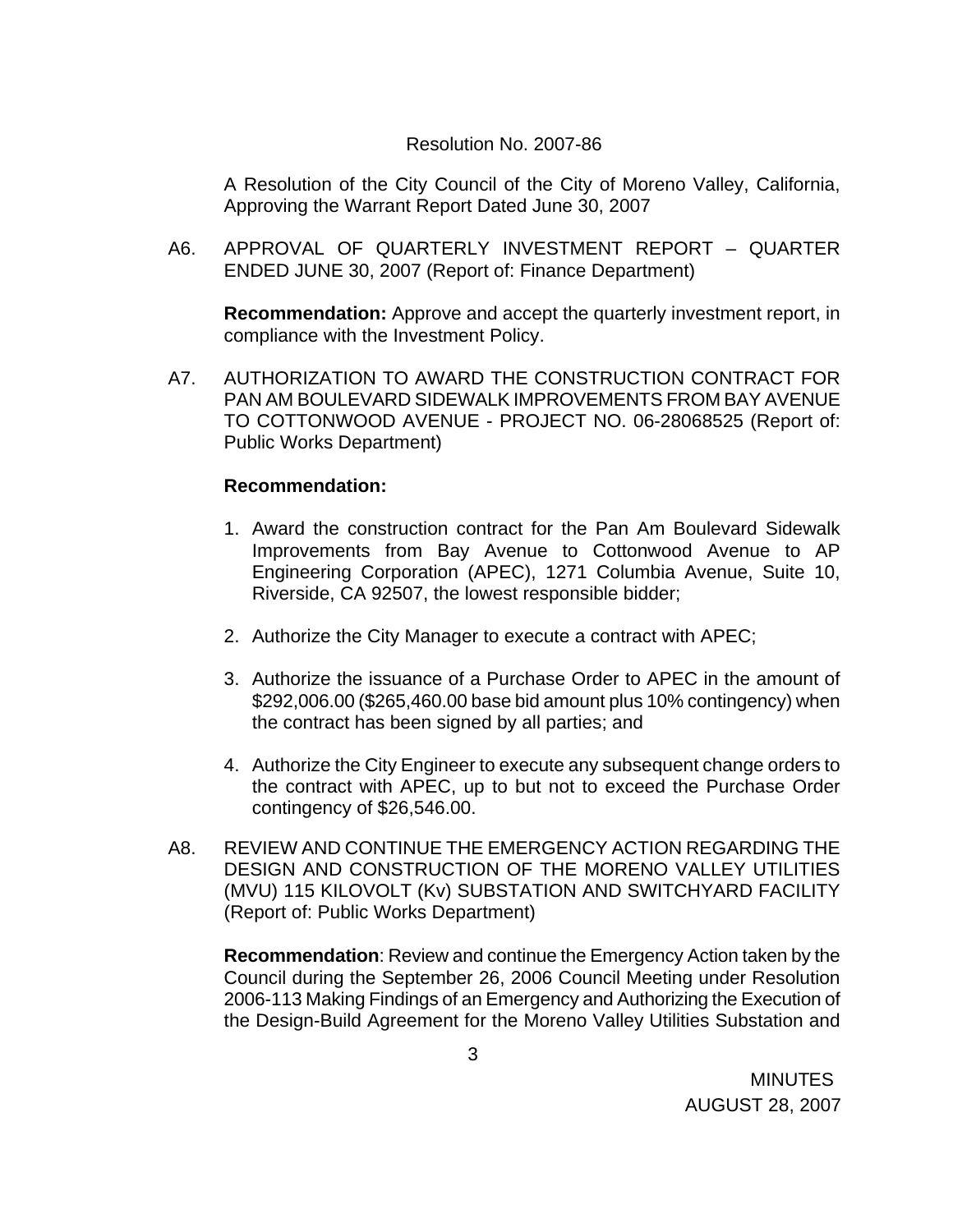Switchyard Project between the City of Moreno Valley, as Owner, and ABB, Inc., a Delaware Corporation, as Design-Builder in accordance with Public Contract Code Sections 20168, 22050, and Government Code Section 5956.

A9. PURCHASE OF POLICE ENFORCEMENT MOTORCYCLES (Report of: Police Department)

#### **Recommendation:**

- 1. Approve the replacement of five (5) 2004 BMW R1150 RT-P Police Motorcycles with five (5) 2006 Honda St-1300P Police Motorcycles;
- 2. Approve budget expenditures in the amount of \$120,467.00 from the Equipment Replacement Reserve Fund Account for the purchase of five (5) 2006 Honda ST-1300P Police Motorcycles, and related emergency equipment; and
- 3. Award the purchase of five (5) 2006 Honda St-1300P Police Motorcycles to Huntington Beach Honda, and authorize the Finance Director to issue 1 purchase order in the amount of \$14,825.32 per unit, and \$9,268.08 per unit for the purchase and installation of the requisite emergency equipment.
- A10. TRACT MAP 27593 REDUCE FAITHFUL PERFORMANCE BOND AND ADOPT THE RESOLUTION AUTHORIZING ACCEPTANCE OF THE PUBLIC IMPROVEMENTS AS COMPLETE AND ACCEPTING MAGNOLIA DRIVE, TORREY PINE ROAD, WILLOWBROOK LANE, MAPLE LEAF DRIVE, AND THOSE PORTIONS OF MORRISON STREET, PRIMROSE WAY, RED HOLLY ROAD, AND FIR AVENUE ASSOCIATED WITH THE PROJECT INTO THE CITY'S MAINTAINED STREET SYSTEM, DEVELOPER – MVGH 2004, LLC, IRVINE, CA 92614 (Report of: Public Works Department)

### **Recommendation:**

1. Adopt Resolution No. 2007-87 authorizing the acceptance of the public improvements for Tract Map 27593 as complete and accepting Magnolia Drive, Torrey Pine Road, Willowbrook Lane, Maple Leaf Drive, and those portions of Morrison Street, Primrose Way, Red Holly Road, and Fir Avenue associated with the project into the City's maintained street system; and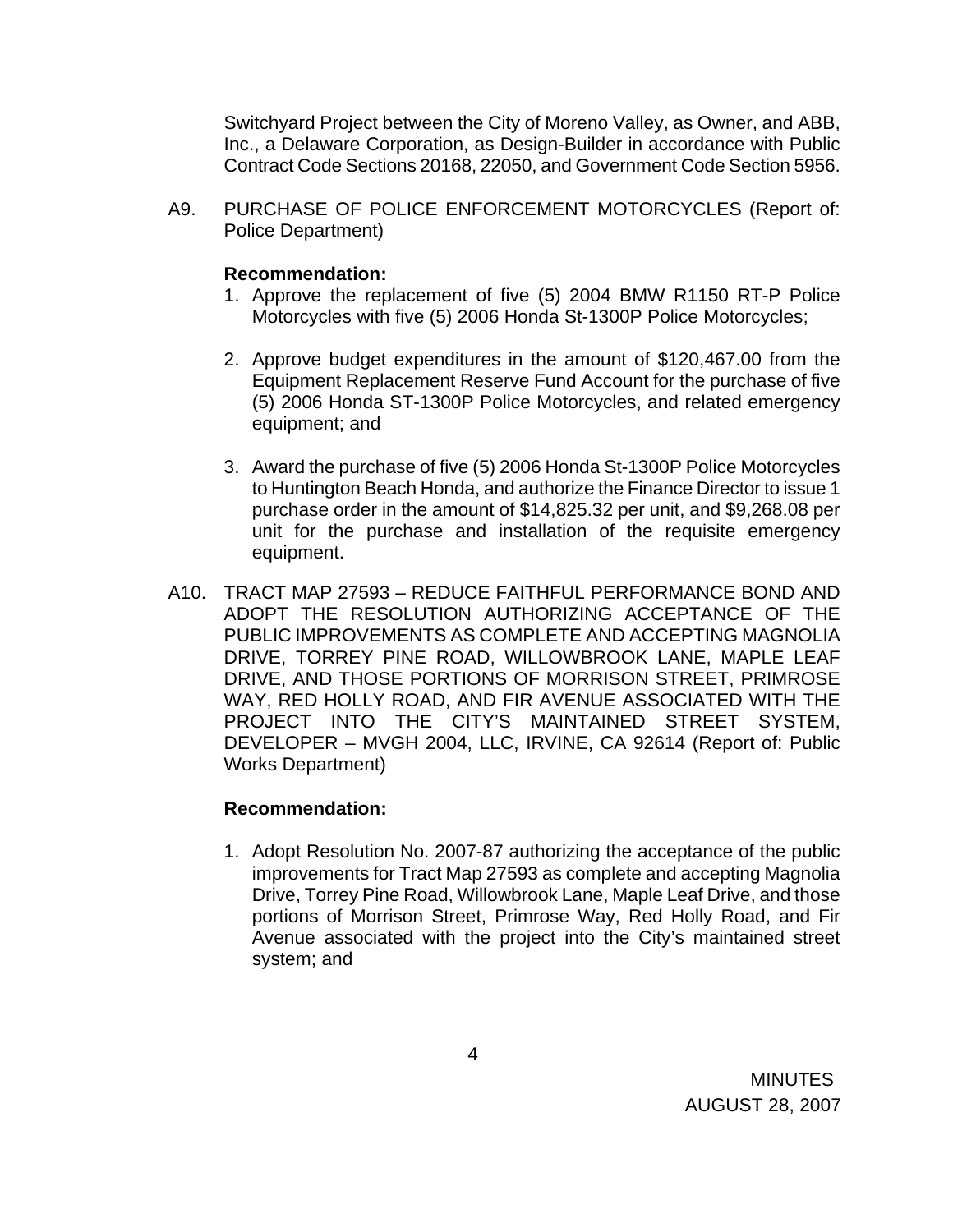#### Resolution No. 2007-87

A Resolution of the City Council of the City of Moreno Valley, California, Authorizing the Acceptance of the Public Improvements as Complete Within Tract Map 27593, and Accepting Magnolia Drive, Torrey Pine Road, Willowbrook Lane, Maple Leaf Drive, and those Portions of Morrison Street, Primrose Way, Red Holly Road, and Fir Avenue Associated with the Project into the City's Maintained Street System

- 2. Authorize the City Engineer to execute the 90% reduction to the Faithful Performance Bond, exonerate the Material and Labor Bond in 90 days if there are no stop notices or liens on file with the City Clerk, and exonerate the final 10% of the Faithful Performance Bond in one year when all clearances are received.
- A11. TRACT MAP 30967 LOT "J" AND PARCEL MAP 12374 A PORTION OF PARCEL 1 - EXECUTE QUITCLAIM DEEDS TRANSFERRING THE CITY'S TITLE INTEREST IN THE STORM DRAIN EASEMENT FOR SUNNYMEAD MASTER DRAINAGE PLAN LINE D, STAGE 1, TO RIVERSIDE COUNTY FLOOD CONTROL AND WATER CONSERVATION DISTRICT, EAST SIDE OF INDIAN STREET BETWEEN KRAMERIA AVENUE AND ANGELLA WAY, DEVELOPER – MORENO VALLEY MEADOWS, LLC (Report of: Public Works Department)

- 1. Authorize the Mayor to execute the Quitclaim Deeds transferring the City's title interest in the storm drain easement for Sunnymead Master Drainage Plan Line D, Stage 1, to the Riverside County Flood Control and Water Conservation District for Parcel 4630-504, Lot "J" on Tract Map 30967, recorded in Map Book 372, Pages 86-89 in Riverside County, California, and Parcel 4630-505, Irrevocable Offer of Dedication recorded April 8, 2005, as Instrument No. 2005-0277091 in Riverside County, California; and
- 2. Direct the City Clerk to forward the signed Quitclaim Deeds to the County Recorder's Office for recordation.
- A12. TRACT 31269 AND TRACT 31424 EXECUTE A GRANT DEED TO THE RIVERSIDE COUNTY FLOOD CONTROL AND WATER CONSERVATION DISTRICT FOR THAT PORTION OF LOT "A" OF TRACT 31269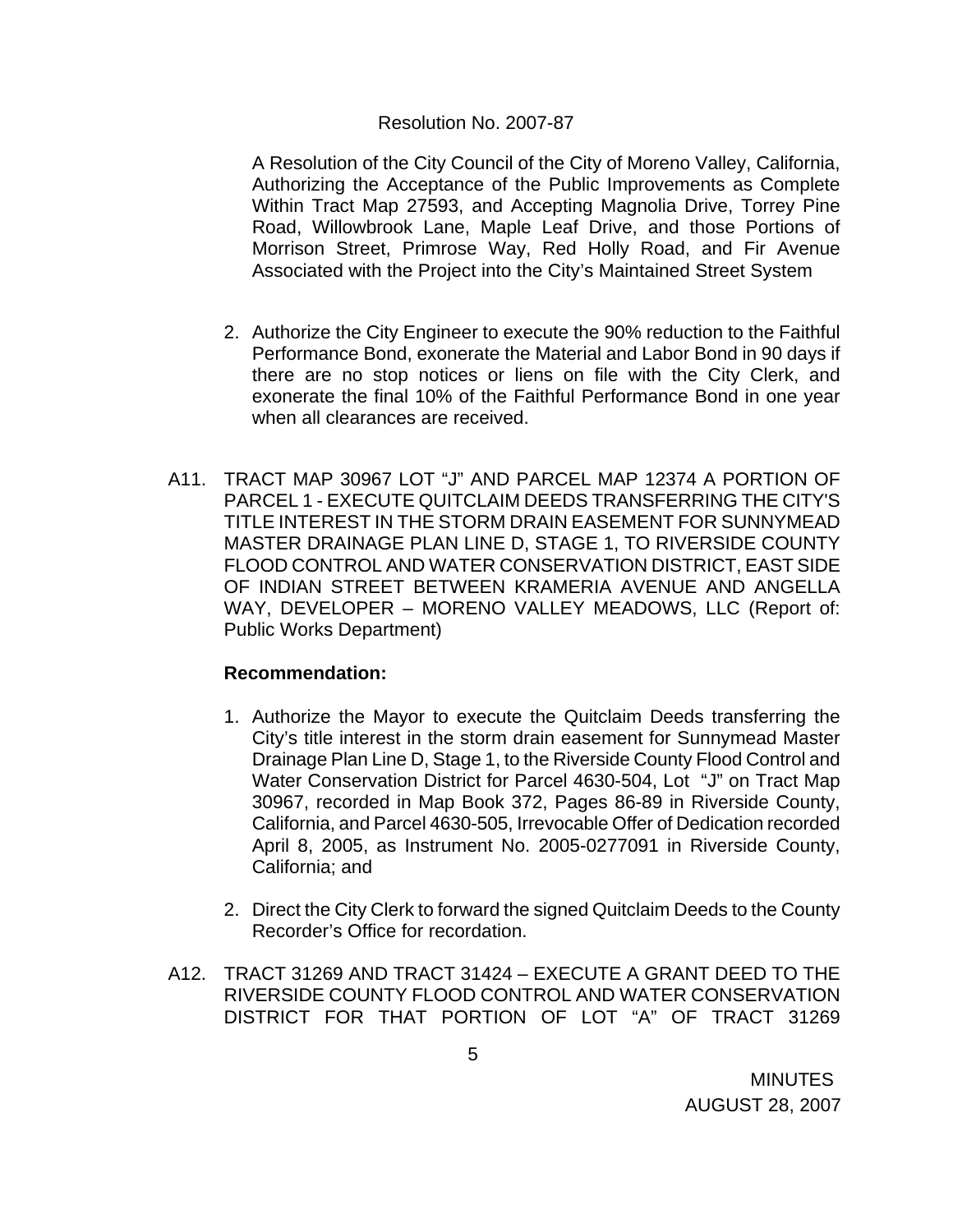ASSOCIATED WITH QUINCY CHANNEL, AND EXECUTE QUITCLAIM DEEDS TO PINNACLE MORENO VALLEY 72, LLC, A CALIFORNIA LIMITED LIABILITY COMPANY FOR EASEMENTS WITHIN TRACTS 31269 AND 31424 ASSOCIATED WITH QUINCY CHANNEL, QUINCY STREET FROM EUCALYPTUS AVENUE TO COTTONWOOD AVENUE (Report of: Public Works Department)

#### **Recommendation:**

- 1. Authorize the Mayor to execute the Grant Deed for that portion of Lot "A" of Tract 31269 associated with the Quincy Channel, thereby transferring the City's fee-title interest to the Riverside County Flood Control and Water Conservation District (the District); and
- 2. Authorize the Mayor to execute the Quitclaim Deeds for the portions of Tract 31269 and Tract 31424 associated with the Quincy Channel to Pinnacle Moreno Valley 72, LLC, a California Limited Liability Company (Pinnacle) for easements for public utility, access, maintenance, drainage, flood control, and open space purposes.
- A13. TRACT MAP 31269-1 SINGLE FAMILY RESIDENTIAL PROJECT AMENDMENT TO AGREEMENT FOR PUBLIC IMPROVEMENTS (TIME EXTENSION) WEST OF REDLANDS BOULEVARD BETWEEN DRACAEA AVENUE AND COTTONWOOD AVENUE, DEVELOPER – RICHMOND AMERICAN HOMES OF CALIFORNIA, INC., CORONA, CA 92879 (Report of: Public Works Department)

- 1. Authorize the Mayor to execute the Amendment to Agreement for Public Improvements for Tract Map 31269-1;
- 2. Instruct the City Clerk to forward the completed Amendment to Agreement for Public Improvements to the County Recorder's Office for recordation; and
- 3. Authorize the City Engineer to execute any future time extension amendments to the agreement, subject to City Attorney approval, if the required public improvements are not completed within said timeframe.
- A14. TRACT MAP 32143 REDUCE FAITHFUL PERFORMANCE BOND AND ADOPT THE RESOLUTION AUTHORIZING ACCEPTANCE OF THE PUBLIC IMPROVEMENTS AS COMPLETE AND ACCEPTING THE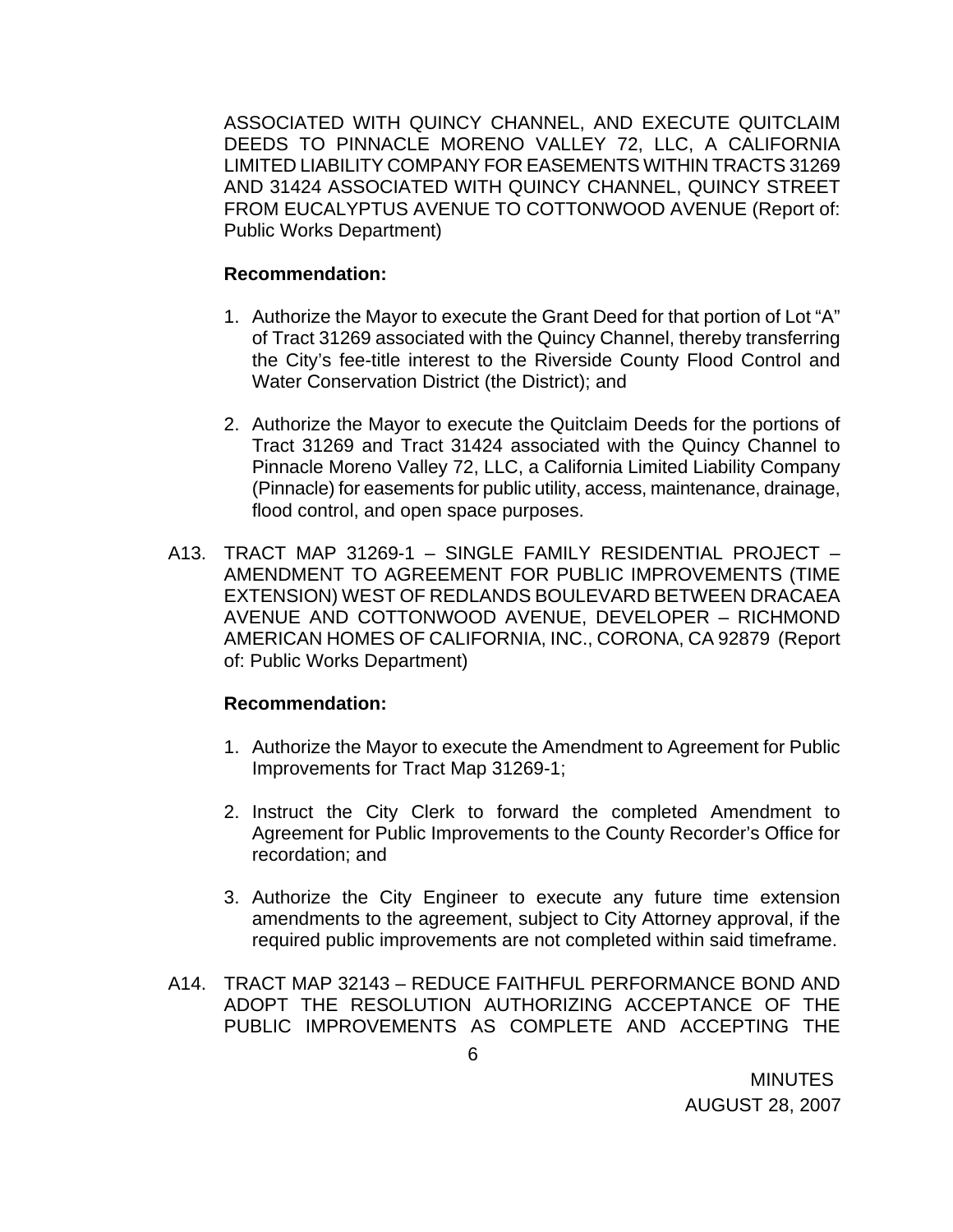PORTIONS OF IRIS AVENUE AND LASSELLE STREET ASSOCIATED WITH THE PROJECT INTO THE CITY'S MAINTAINED STREET SYSTEM, DEVELOPER – BEAZER HOMES HOLDINGS CORP., BREA, CA 92821 (Report of: Public Works Department)

## **Recommendation:**

1. Adopt Resolution No. 2007-88 authorizing the acceptance of the public improvements for Tract Map 32143 as complete and accepting the portions of Iris Avenue and Lasselle Street associated with the project into the City's maintained street system; and

## Resolution No. 2007-88

A Resolution of the City Council of the City of Moreno Valley, California, Authorizing the Acceptance of the Public Improvements as Complete Within Tract Map 32143, and Accepting the Portions of Iris Avenue and Lasselle Street Associated with the Project into the City's Maintained Street System

- 2. Authorize the City Engineer to execute the 90% reduction to the Faithful Performance Bond, exonerate the Material and Labor Bond in 90 days if there are no stop notices or liens on file with the City Clerk, and exonerate the final 10% of the Faithful Performance Bond in one year when all clearances are received.
- A15. TRACT MAP 32144 REDUCE FAITHFUL PERFORMANCE BOND AND ADOPT THE RESOLUTION AUTHORIZING ACCEPTANCE OF THE PUBLIC IMPROVEMENTS AS COMPLETE AND ACCEPTING THE PORTION OF AVENIDA CIRCO ASSOCIATED WITH THE PROJECT INTO THE CITY'S MAINTAINED STREET SYSTEM, DEVELOPER – BEAZER HOMES HOLDINGS CORP., BREA, CA 92821 (Report of: Public Works Department)

### **Recommendation:**

1. Adopt Resolution No. 2007-89 authorizing the acceptance of the public improvements for Tract Map 32144 as complete and accepting the portion of Avenida Circo associated with the project into the City's maintained street system; and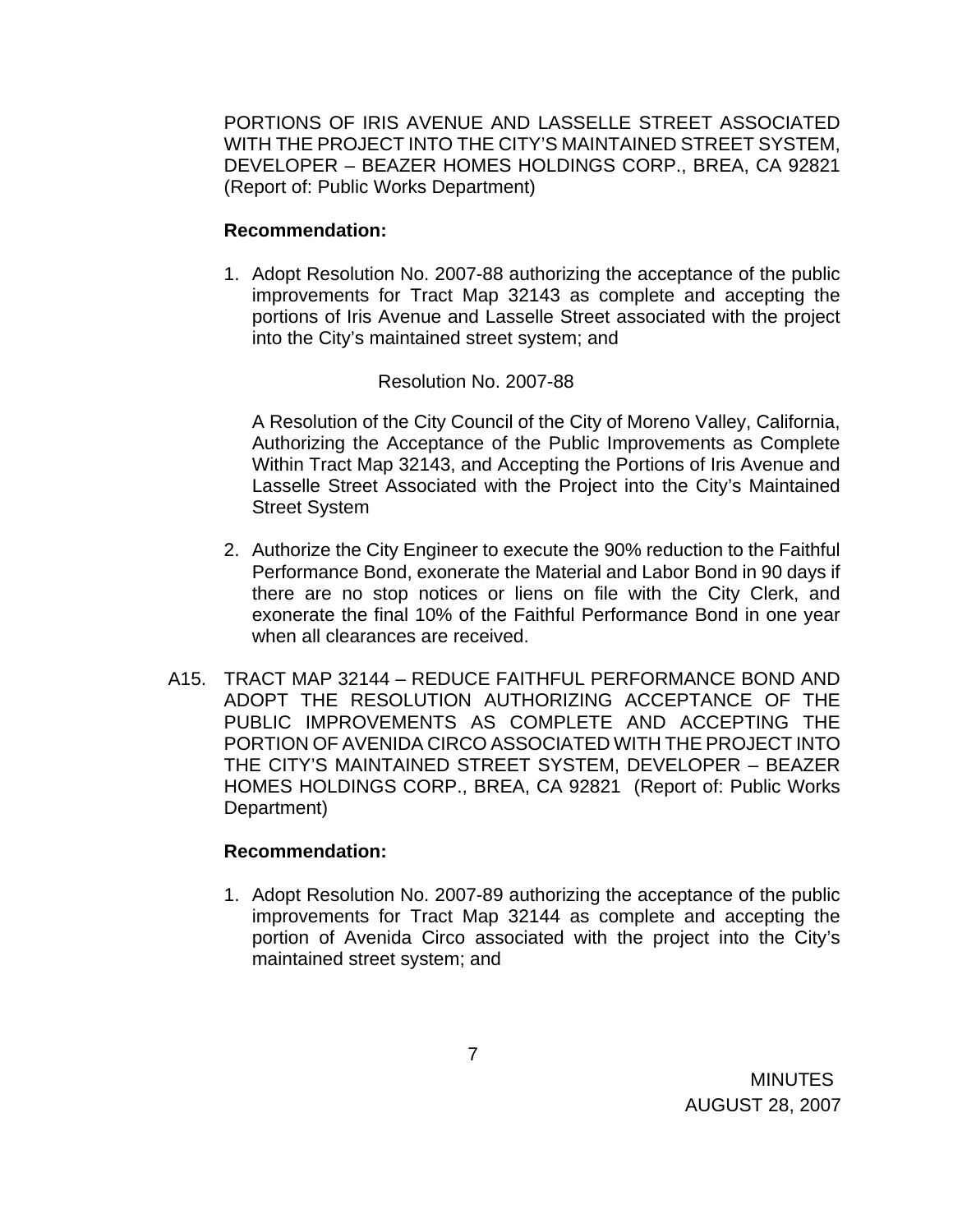#### Resolution No. 2007-89

A Resolution of the City Council of the City of Moreno Valley, California, Authorizing the Acceptance of the Public Improvements as Complete Within Tract Map 32144, and Accepting the Portion of Avenida Circo Associated with the Project into the City's Maintained Street System

- 2. Authorize the City Engineer to execute the 90% reduction to the Faithful Performance Bond, exonerate the Material and Labor Bond in 90 days if there are no stop notices or liens on file with the City Clerk, and exonerate the final 10% of the Faithful Performance Bond in one year when all clearances are received.
- A16. PARCEL MAP 31034 REDUCE FAITHFUL PERFORMANCE BOND AND ADOPT THE RESOLUTION AUTHORIZING ACCEPTANCE OF THE PUBLIC IMPROVEMENTS AS COMPLETE AND ACCEPTING THOSE PORTIONS OF PERRIS BOULEVARD, KITCHING STREET, AND GLOBE STREET ASSOCIATED WITH THE PROJECT INTO THE CITY'S MAINTAINED STREET SYSTEM, DEVELOPER – ROCK-IDI MORENO, LLC, IRVINE, CA 92612 (Report of: Public Works Department)

### **Recommendation:**

1. Adopt Resolution No. 2007-90 authorizing the acceptance of the public improvements for Parcel Map 31034 as complete and accepting those portions of Perris Boulevard, Kitching Street, and Globe Street associated with the project into the City's maintained street system; and

### Resolution No. 2007-90

A Resolution of the City Council of the City of Moreno Valley, California, Authorizing the Acceptance of the Public Improvements as Complete Within Parcel Map 31034, and Accepting those Portions of Perris Boulevard, Kitching Street, and Globe Street Associated with the Project into the City's Maintained Street System

- 2. Authorize the City Engineer to execute the 90% reduction to the Faithful Performance Bond, exonerate the Material and Labor Bond in 90 days if there are no stop notices or liens on file with the City Clerk, and exonerate the final 10% of the Faithful Performance Bond in one year when all clearances are received.
- A17. PARCEL MAP 32961 REDUCE FAITHFUL PERFORMANCE BOND AND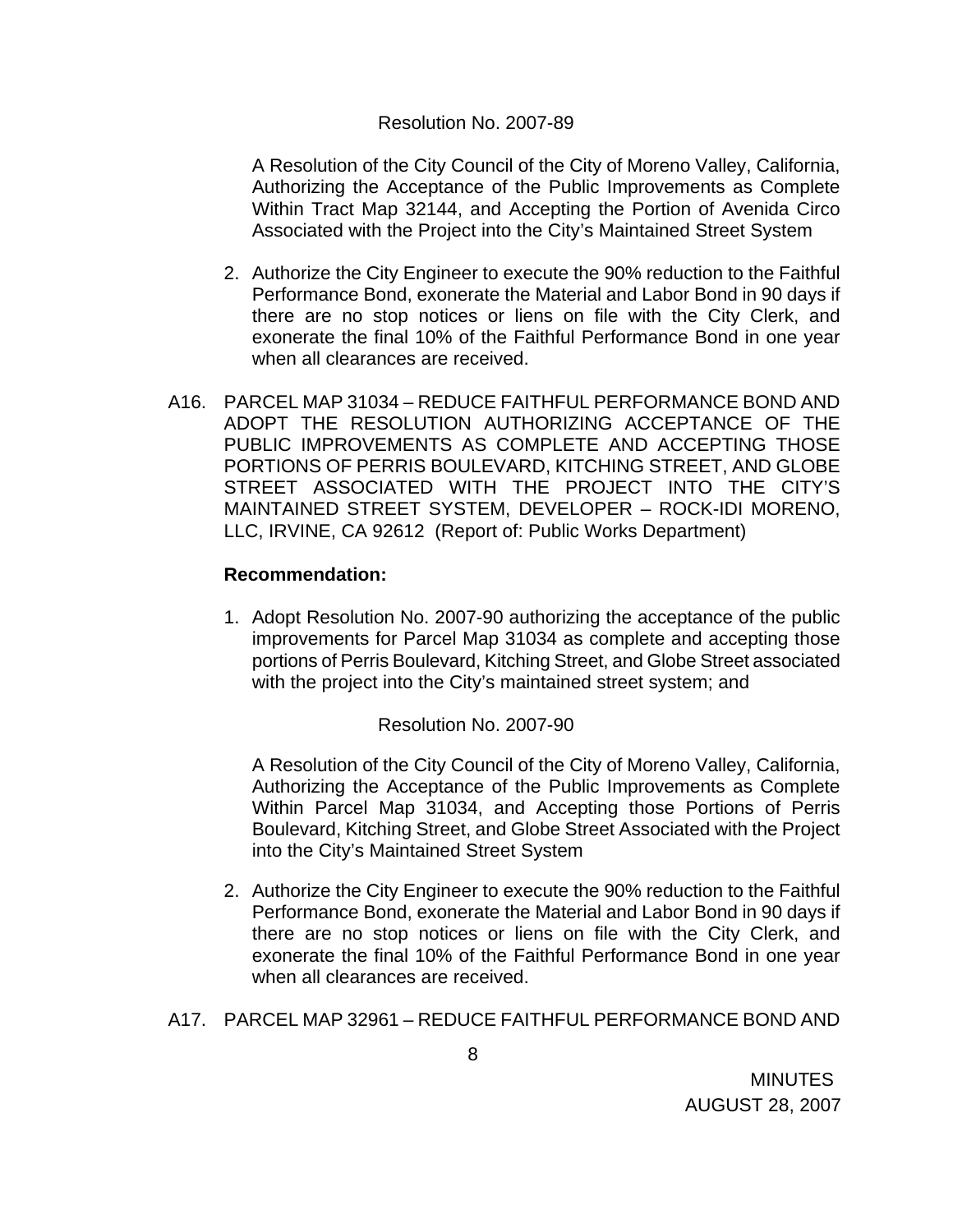ADOPT THE RESOLUTION AUTHORIZING ACCEPTANCE OF THE PUBLIC IMPROVEMENTS AS COMPLETE AND ACCEPTING THE PORTIONS OF PERRIS BOULEVARD AND GROVE VIEW ROAD ASSOCIATED WITH THE PROJECT INTO THE CITY'S MAINTAINED STREET SYSTEM, DEVELOPER – INDUSTRIAL DEVELOPMENTS INTERNATIONAL, INC., IRVINE, CA 92612 (Report of: Public Works Department)

#### **Recommendation:**

1. Adopt Resolution No. 2007-91 authorizing the acceptance of the public improvements for Parcel Map 32961 as complete and accepting the portions of Perris Boulevard and Grove View Road associated with the project into the City's maintained street system; and

#### Resolution No. 2007-91

A Resolution of the City Council of the City of Moreno Valley, California, Authorizing the Acceptance of the Public Improvements as Complete Within Parcel Map 32961 and Accepting the Portions of Perris Boulevard and Grove View Road Associated with the Project into the City's Maintained Street System

- 2. Authorize the City Engineer to execute the 90% reduction to the Faithful Performance Bond, exonerate the Material and Labor Bond in 90 days if there are no stop notices or liens on file with the City Clerk, and exonerate the final 10% of the Faithful Performance Bond in one year when all clearances are received.
- A18. PA02-0120 REDUCE FAITHFUL PERFORMANCE BOND AND ADOPT THE RESOLUTION AUTHORIZING ACCEPTANCE OF THE PUBLIC IMPROVEMENTS AS COMPLETE AND ACCEPTING PERRIS VALLEY MASTER DRAINAGE PLAN, LATERAL B-1, STAGE 1, STORM DRAIN AS COMPLETE AND THE PORTION OF PERRIS BOULEVARD ASSOCIATED WITH THE PROJECT INTO THE CITY'S MAINTAINED STREET SYSTEM, DEVELOPER – INDUSTRIAL DEVELOPMENTS INTERNATIONAL INC. ("IDI"), IRVINE, CA 92612 (Report of: Public Works Department)

#### **Recommendation:**

1. Adopt Resolution No. 2007-92 authorizing the acceptance of the public improvements for PA02-0120 Perris Valley Master Drainage Plan, Lateral B-1, Stage 1, Storm Drain as complete and the Portion of Perris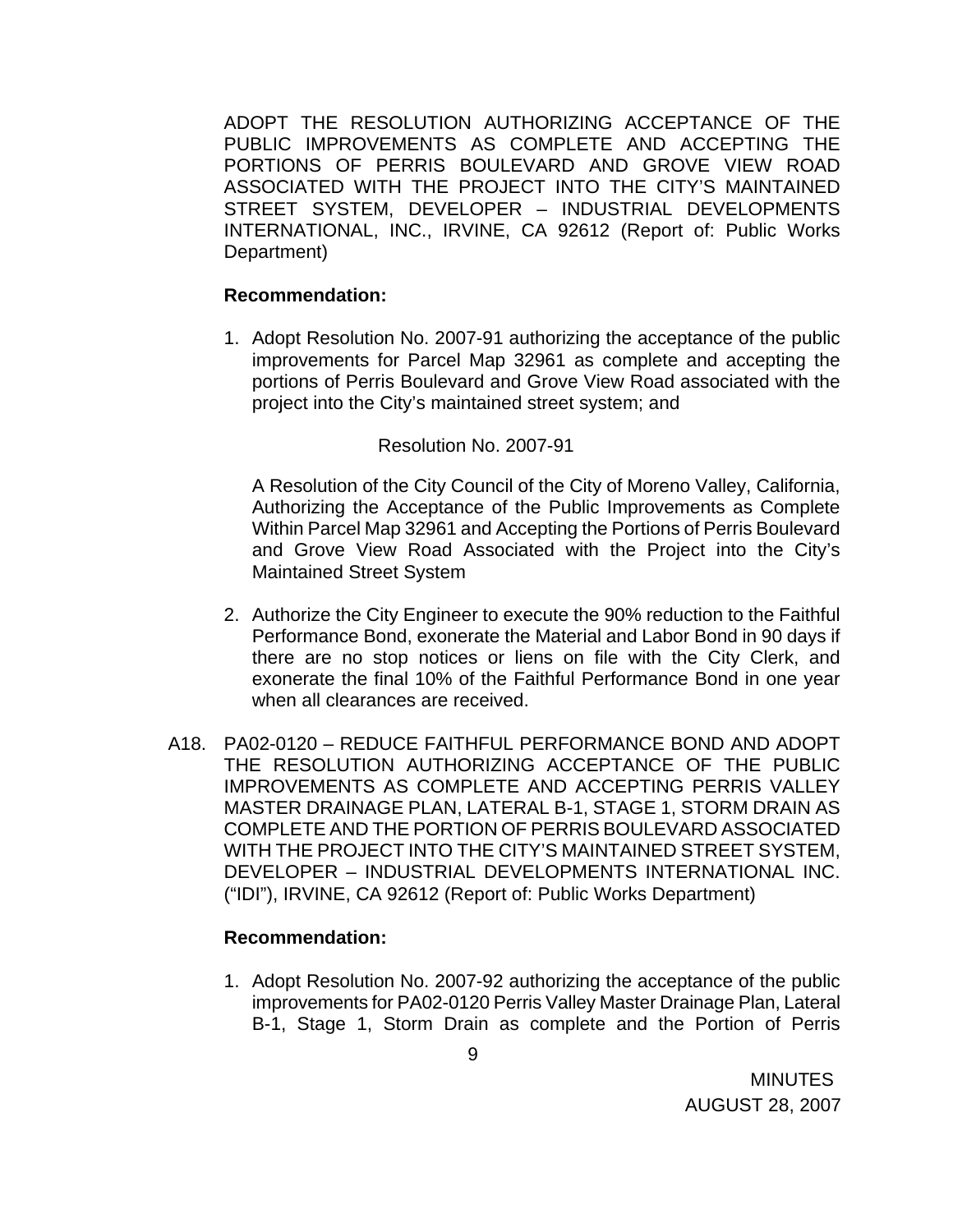Boulevard Associated with the Project into the City's Maintained Street System; and

## Resolution No. 2007-92

A Resolution of the City Council of the City of Moreno Valley, California, Authorizing the Acceptance of the Public Improvements as Complete Within PA02-0120 Lateral B-1 Storm Drain, and Accepting the Portion of Perris Boulevard Associated with the Project into the City's Maintained Street System

- 2. Authorize the City Engineer to execute the 90% reduction to the Faithful Performance Bond, exonerate the Material and Labor Bond in 90 days if there are no stop notices or liens on file with the City Clerk, and exonerate the final 10% of the Faithful Performance Bond in one year when all clearances are received.
- A19. PA02-0120 REDUCE FAITHFUL PERFORMANCE BOND AND ADOPT THE RESOLUTION AUTHORIZING ACCEPTANCE OF THE PUBLIC IMPROVEMENTS AS COMPLETE AND ACCEPTING THE PORTIONS OF PERRIS BOULEVARD AND GLOBE STREET ASSOCIATED WITH THE PROJECT INTO THE CITY'S MAINTAINED STREET SYSTEM, DEVELOPER – INDUSTRIAL DEVELOPMENTS INTERNATIONAL INC. ("IDI"), IRVINE, CA 92612 (Report of: Public Works Department)

### **Recommendation:**

1. Adopt Resolution No. 2007-93 authorizing the acceptance of the public improvements for PA02-0120 as complete and accepting those portions of Perris Boulevard and Globe Street associated with the project into the City's maintained street system; and

### Resolution No. 2007-93

A Resolution of the City Council of the City of Moreno Valley, California, Authorizing the Acceptance of the Public Improvements as Complete Within PA02-0120, and Accepting those Portions of Perris Boulevard and Globe Street Associated with the Project into the City's Maintained Street System

2. Authorize the City Engineer to execute the 90% reduction to the Faithful Performance Bond, exonerate the Material and Labor Bond in 90 days if there are no stop notices or liens on file with the City Clerk, and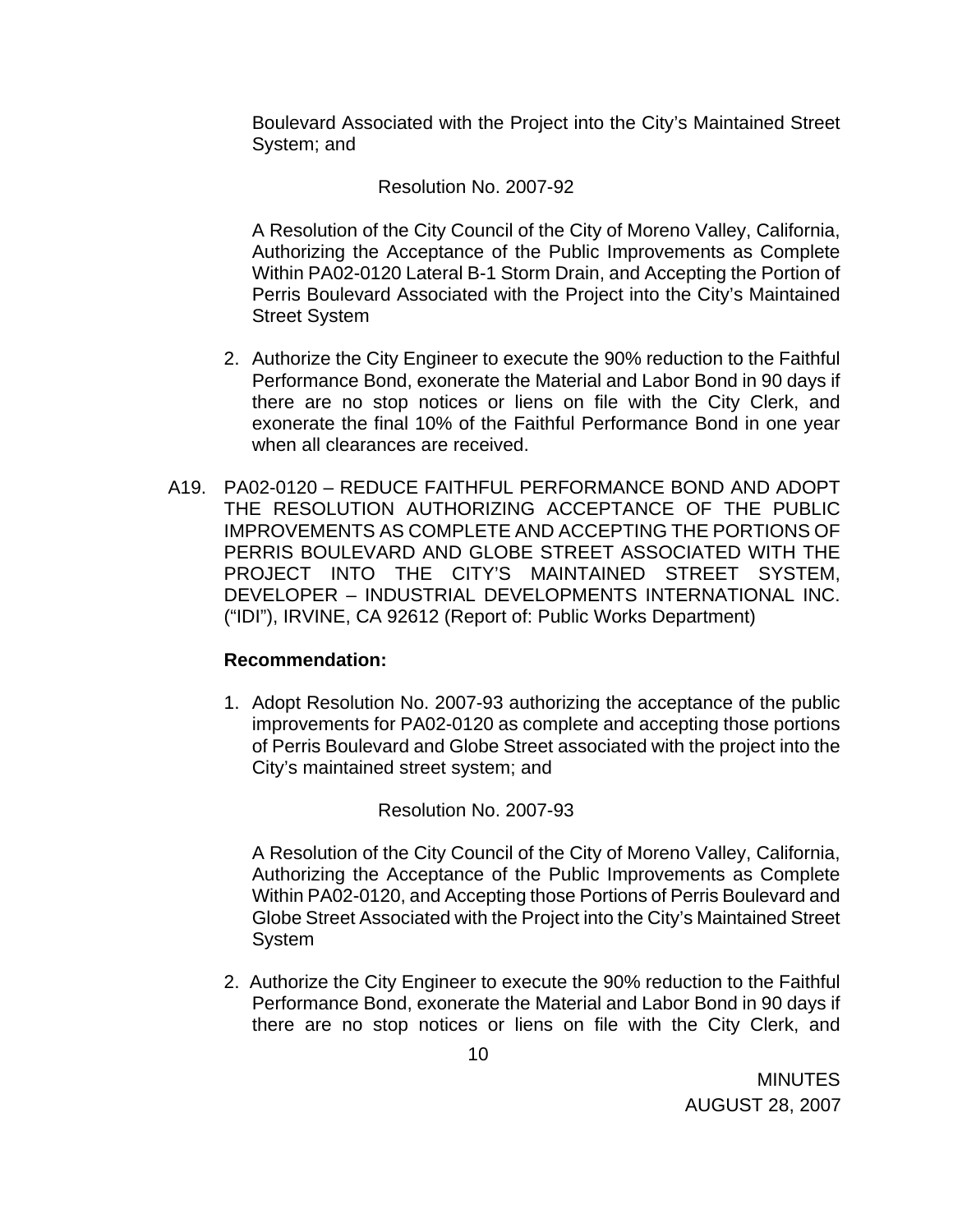exonerate the final 10% of the Faithful Performance Bond in one year when all clearances are received.

A20. PA05-0169 – COMMERCIAL – ACCEPT THE AGREEMENT AND BONDS FOR PUBLIC IMPROVEMENTS, NORTHWEST CORNER OF MORENO BEACH DRIVE AND CACTUS AVENUE, DEVELOPER – MORENO MARKETPLACE, LLC, ONTARIO, CA 91764 (Report of: Public Works Department)

### **Recommendation:**

- 1. Accept the Agreement and Bonds for Public Improvements for PA05- 0169;
- 2. Authorize the Mayor to execute the Agreement;
- 3. Direct the City Clerk to forward the signed Agreement to the County Recorder's Office for recordation; and
- 4. Authorize the City Engineer to execute any future time extension amendments to the agreement, subject to City Attorney approval, if the required public improvements are not completed within said timeframe.
- A21. PA02-0109 REDUCE FAITHFUL PERFORMANCE LETTER OF CREDIT AND ADOPT THE RESOLUTION AUTHORIZING ACCEPTANCE OF THE PUBLIC IMPROVEMENTS AS COMPLETE AND ACCEPTING THE PORTIONS OF HEMLOCK AVENUE, GRAHAM AVENUE, AND ZOE DRIVE ASSOCIATED WITH THE PROJECT INTO THE CITY'S MAINTAINED STREET SYSTEM, DEVELOPER – M. TIMM DEVELOPMENT, INC., SANTA BARBARA, CA 93101 (Report of: Public Works Department)

### **Recommendation:**

1. Adopt Resolution No. 2007-94 authorizing the acceptance of the public improvements for PA02-0109 as complete and accepting the portions of Hemlock Avenue, Graham Avenue, and Zoe Drive associated with the project into the City's maintained street system; and

Resolution No. 2007-94

A Resolution of the City Council of the City of Moreno Valley, California, Authorizing the Acceptance of the Public Improvements as Complete Within PA02-0109, and Accepting the Portions of Hemlock Avenue,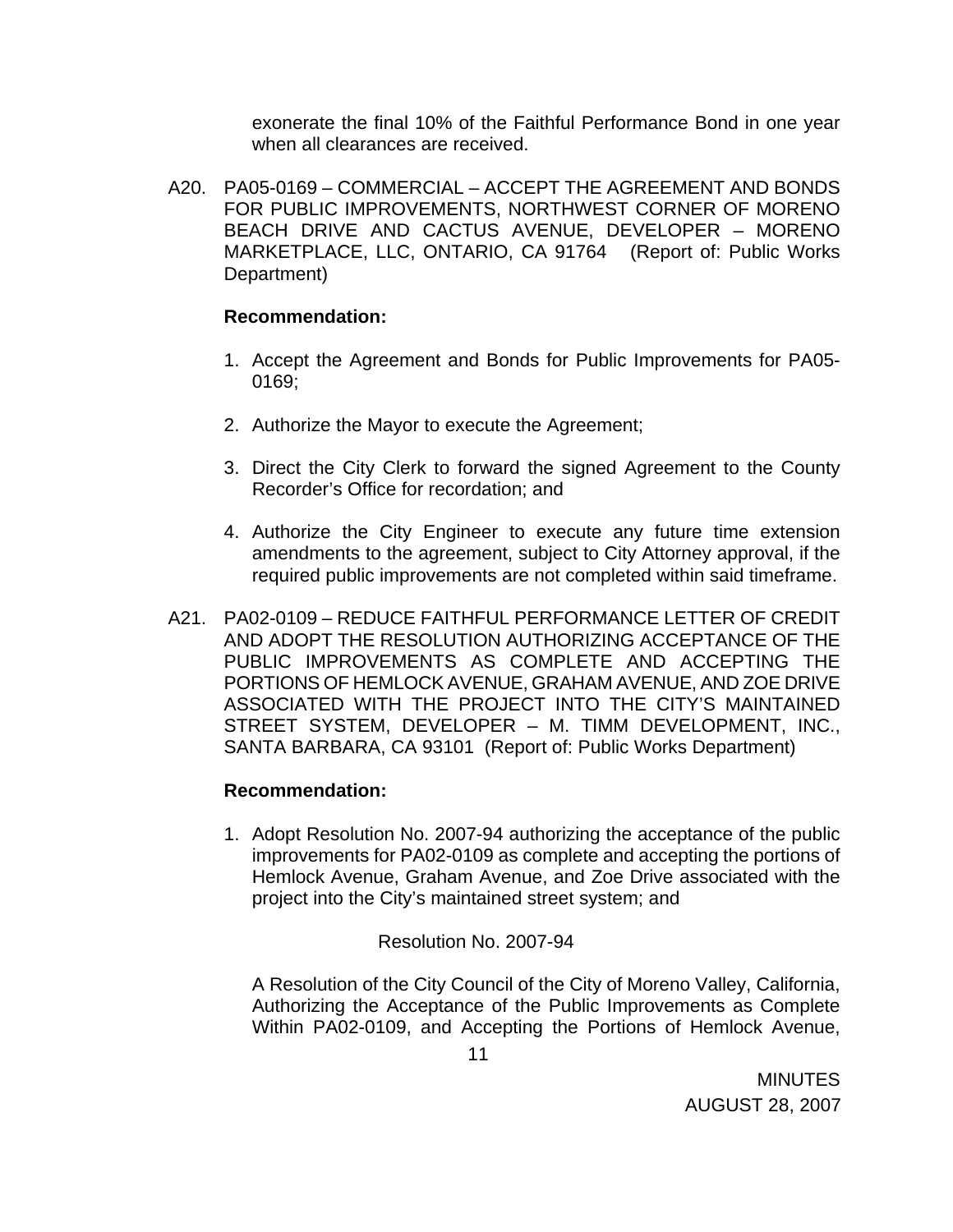Graham Avenue, and Zoe Drive Associated with the Project into the City's Maintained Street System

- 2. Authorize the City Engineer to execute the 90% reduction to the Faithful Performance Letter of Credit, exonerate the Material and Labor Letter of Credit in 90 days if there are no stop notices or liens on file with the City Clerk, and exonerate the final 10% of the Faithful Performance Letter of Credit in one year when all clearances are received.
- A22. SECOND AMENDMENT TO AGREEMENT FOR PROFESSIONAL CONSULTANT SERVICES WITH LIM & NASCIMENTO ENGINEERING CORPORATION - PROJECT NO. 05-41779224 (Report of: Public Works Department)

### **Recommendation:**

- 1. Authorize the Mayor to execute the Second Amendment to the Agreement for Professional Consultant Services with Lim & Nascimento Engineering Corporation (LAN), a California corporation;
- 2. Authorize an increase in the Purchase Order to LAN in the amount of \$21,263 (\$19,330 proposed additional fees plus \$1,933 for a 10% contingency) when the Second Amendment to the Agreement has been signed by all parties (Account No. 417.79224); and
- 3. Authorize the City Engineer to execute any subsequent related minor amendments to the Agreement for Professional Consultant Services with LAN, up to, but not exceeding the Purchase Order contingency balance in the amount of \$1,933, subject to approval of City Attorney.
- A23. APPROVE THE AGREEMENT FOR PROFESSIONAL CONSULTANT SERVICES WITH HARRIS AND ASSOCIATES (Report of: Public Works Department)

#### **Recommendation:**

- 1. Approve the Agreement for Professional Consultant Services with Harris and Associates;
- 2. Authorize the Mayor to execute the agreement with Harris and Associates as approved by the City Attorney; and
- 3. Authorize the issuance of a Purchase Order in accordance with the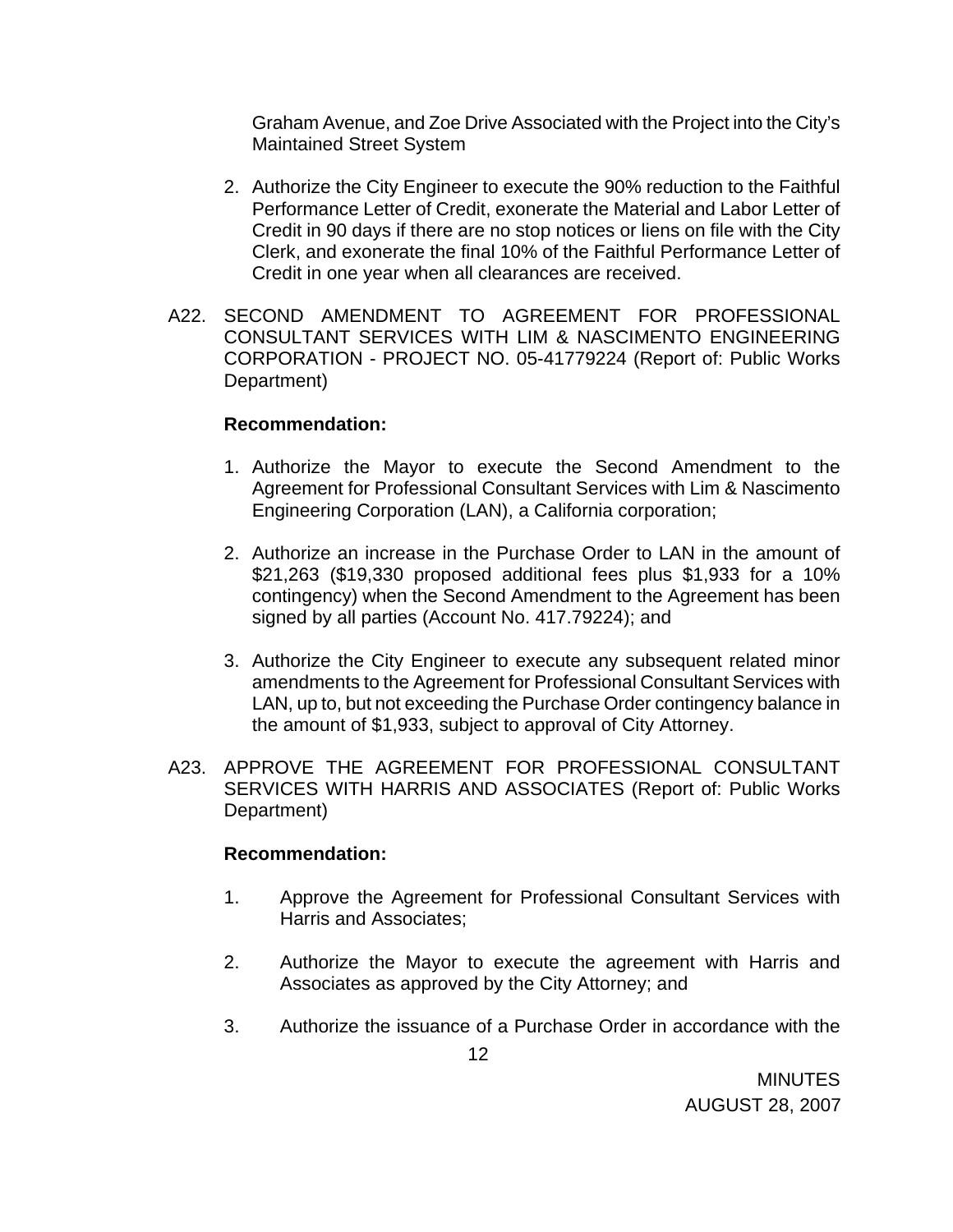City's Procurement Policy to Harris and Associates on a project-byproject basis for an amount not to exceed \$100,000 when all parties have signed the agreement for Account No. 00011.52310.6255 -Other Professional Services.

A24. NOTICE OF COMPLETION AND ACCEPTANCE OF THE SOLAR POWERED FLASHING BEACONS AND SPEED FEEDBACK SIGNS AT VARIOUS SCHOOL SITES - PROJECT NO. 06-12566624 (Report of: Public Works Department)

#### **Recommendation:**

- 1. Accept the work as complete for the Solar Powered Flashing Beacons and Speed Feedback Signs at Various School Sites constructed by TDS Engineering, 2899 Agoura Road, Suite 171, Westlake Village, California 91361;
- 2. Direct the City Clerk to record the Notice of Completion within ten (10) calendar days at the office of the County Recorder of Riverside County, as required by Section 3093 of the California Civil Code;
- 3. Authorize the Director of Finance to release the retention to TDS Engineering thirty-five (35) calendar days after the date of recordation of the Notice of Completion, if no claims are filed against the project; and
- 4. Accept the improvements into the City's maintained road system.
- A25. NOTICE OF COMPLETION AND ACCEPTANCE OF THE STREET IMPROVEMENT PROGRAM (SIP) PROJECT ON ATWOOD AVENUE, PRINCESS LANE, STEVENS AVENUE, AND CAMPBELL AVENUE AND APPROVE AND ADOPT RESOLUTION NO. 2007-95 ACCEPTING PUBLIC RIGHT-OF-WAY FOR PORTION OF SAME - PROJECT NO. 02-12185520 (Report of: Public Works Department)

- 1. Ratify Contract Change Order No. 1 (Final) for the project on Atwood Avenue, Princess Lane, Stevens Avenue, and Campbell Avenue;
- 2. Accept the work as complete for the project constructed by R.J. Noble Company (RJN), 15505 E. Lincoln Avenue, Orange, CA 92865;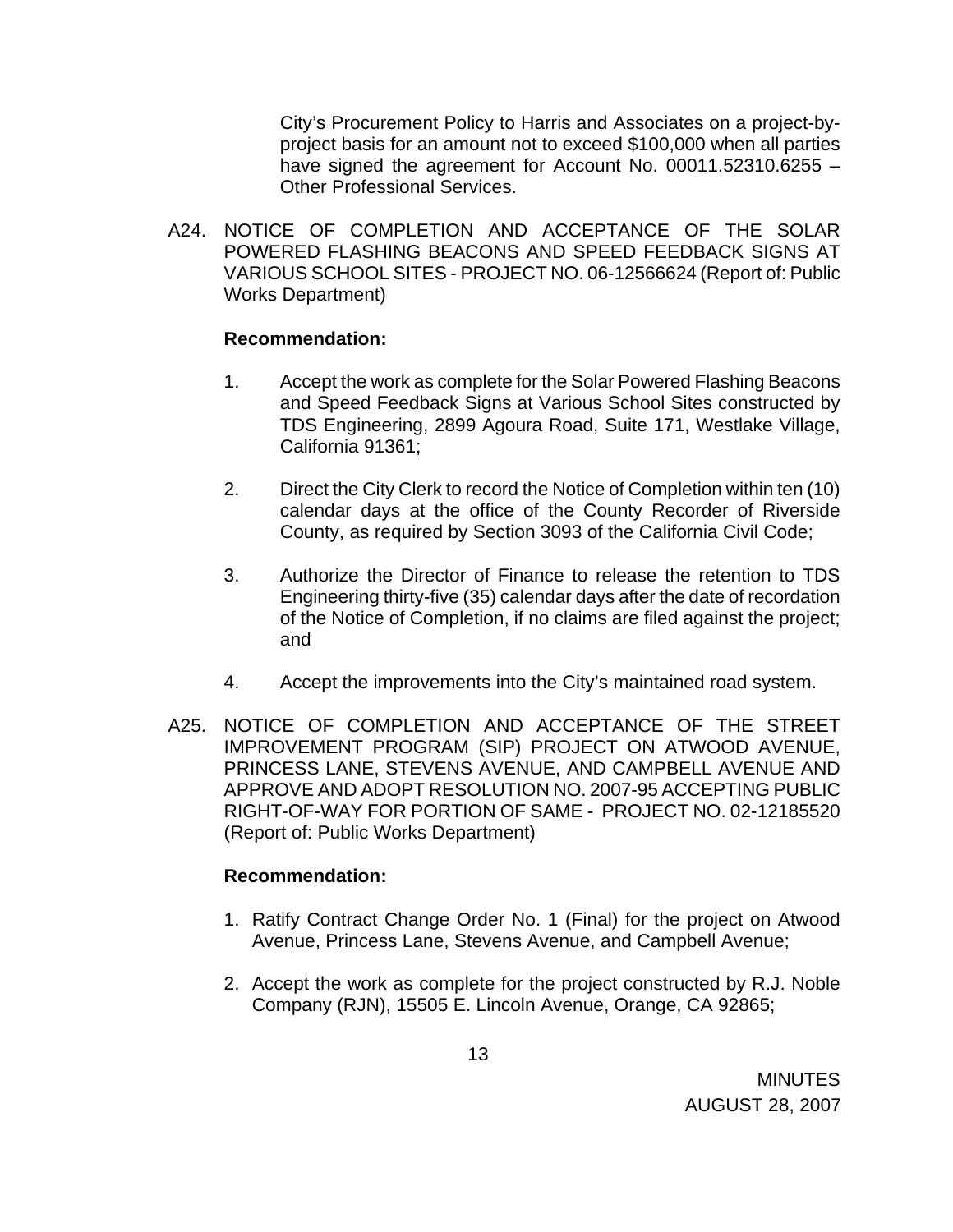- 3. Direct the City Clerk to record the Notice of Completion within ten (10) calendar days at the office of the Recorder of the County of Riverside, as required by Section 3093 of the California Civil Code;
- 4. Authorize the Director of Finance to release the retention to RJN thirtyfive (35) calendar days after the date of recordation of the Notice of Completion, if no claims are filed against the project;
- 5. Approve and adopt Resolution No. 2007-95 accepting dedication of property for public right-of-way and accept portions of streets into the City-maintained road system; and

#### Resolution No. 2007-95

A Resolution of the City Council of the City of Moreno Valley, California, Accepting Public Right-of-Way for Portions of Atwood Avenue from West of Tacoma Drive to Princess Lane; Princess Lane from Atwood Avenue to End of Cul-de-Sac, Stevens Avenue from Wilmot Street to Redlands Boulevard; and Campbell Avenue from Wilmot Street to Redlands Boulevard Accepting Dedication of Easements over Certain Property for Public Road Purposes

- 6. Direct the City Engineer to certify the acceptance of said dedication and cause said certification to be recorded at the office of the Recorder of the County of Riverside together with said Resolution.
- A26. ADOPTION OF RESOLUTION ESTABLISHING CONTINUITY OF GOVERNMENT (Report of: Administrative Services Department)

**Recommendation:** Adopt Resolution No. 2007-96, establishing Continuity of Government in the event of an emergency.

Resolution No. 2007-96

A Resolution of the City Council of the City of Moreno Valley, California, Establishing Continuity of Government for Council Members

A27. APPROVE THE AGREEMENT FOR PROFESSIONAL CONSULTANT SERVICES WITH RK ENGINEERING GROUP, INC. AND FPL AND ASSOCIATES, INC. (Report of: Public Works Department)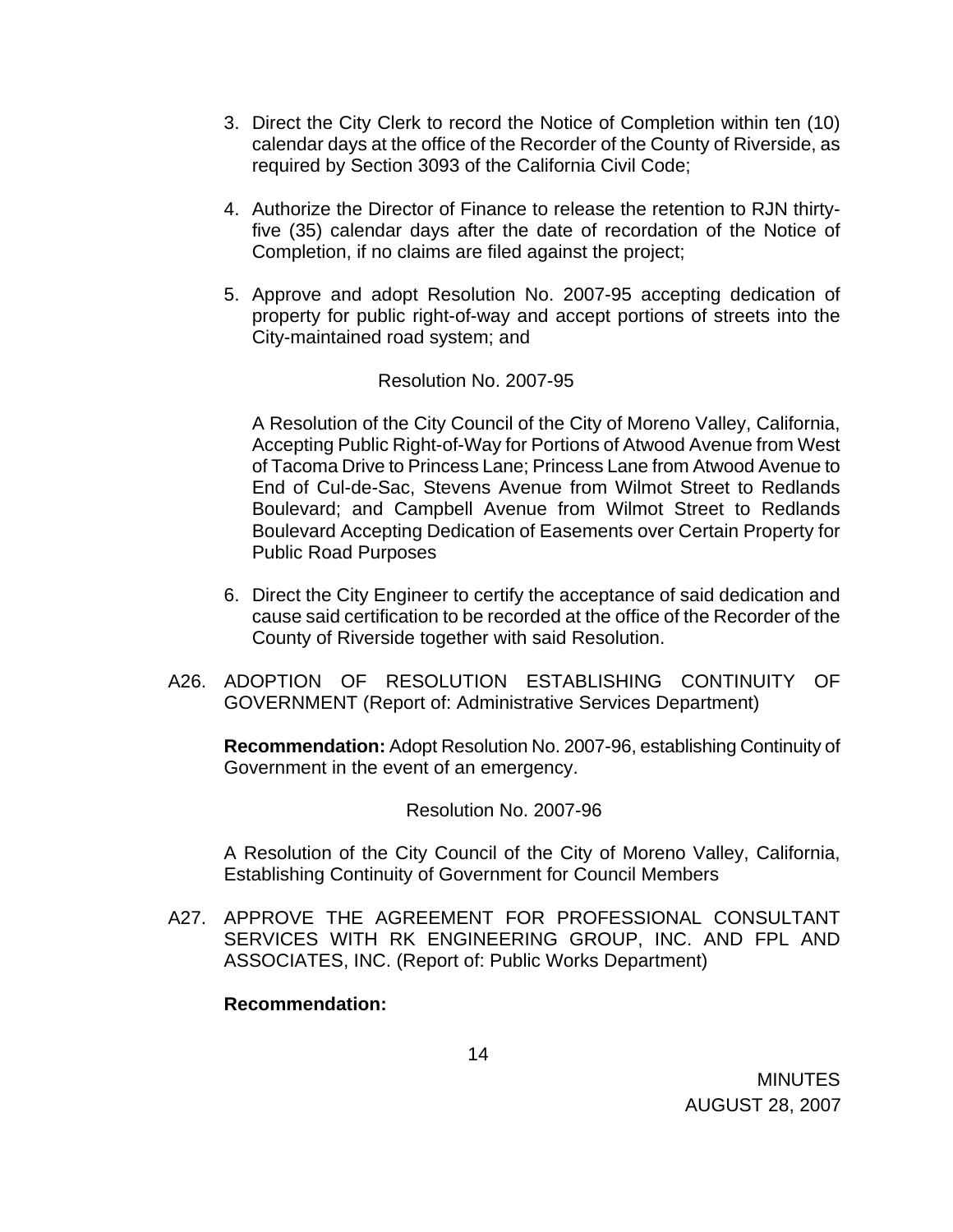- 1. Approve the Agreements for Professional Consultant Services with RK Engineering Group, Inc. and FPL and Associates, Inc.;
- 2. Authorize the Mayor to execute the agreements with RK Engineering Group, Inc., and FPL and Associates, Inc., as approved by the City Attorney; and
- 3. Authorize the issuance of a Purchase Order in accordance with the City's Procurement Policy to RK Engineering Group, Inc. and FPL and Associates, Inc. on a project-by-project basis for an amount not to exceed \$100,000 each when all parties have signed the agreement for Account No. 00011.53210.6255 – Other Professional Services.
- A28. NOTICE OF COMPLETION AND ACCEPTANCE OF THE CONSTRUCTION FOR STRUCTURES AND CONDUIT IMPROVEMENTS AND ELECTRICAL CABLE INSTALLATION IMPROVEMENTS FOR SUBSTATION INFILL BACKBONE CABLE CONNECTIONS TO THE MORENO VALLEY ELECTRICAL SYSTEM - PROJECT NO'S 06-00300 & 06-00400 (Report of: Public Works Department)

- 1. Ratify Contract Change Order No's 1, 2, 3, and 4 (Final);
- 2. Accept the work as complete for the construction of Structures and Conduit Improvements and Electrical Cable Installation Improvements for Substation Infill Backbone Cable Connections to the Moreno Valley Electrical System, Project No's 06-00300 and 06-00400, which was constructed by HCI, Inc., 3166 Horseless Carriage Drive, Norco, California 92860;
- 3. Direct the City Clerk to record the Notice of Completion within ten (10) days, at the office of the County Recorder of Riverside County, as required by Section 3093 of the California Civil Code;
- 4. Authorize the Director of Finance to release the retention to HCI, Inc., thirty-five (35) calendar days after the date of recordation of the Notice of Completion, if no claims are filed against the project; and
- 5. Accept the improvements as part of the City owned electric distribution system.
- A29. APPROVE AND EXECUTE THE PURCHASE AGREEMENT FOR THE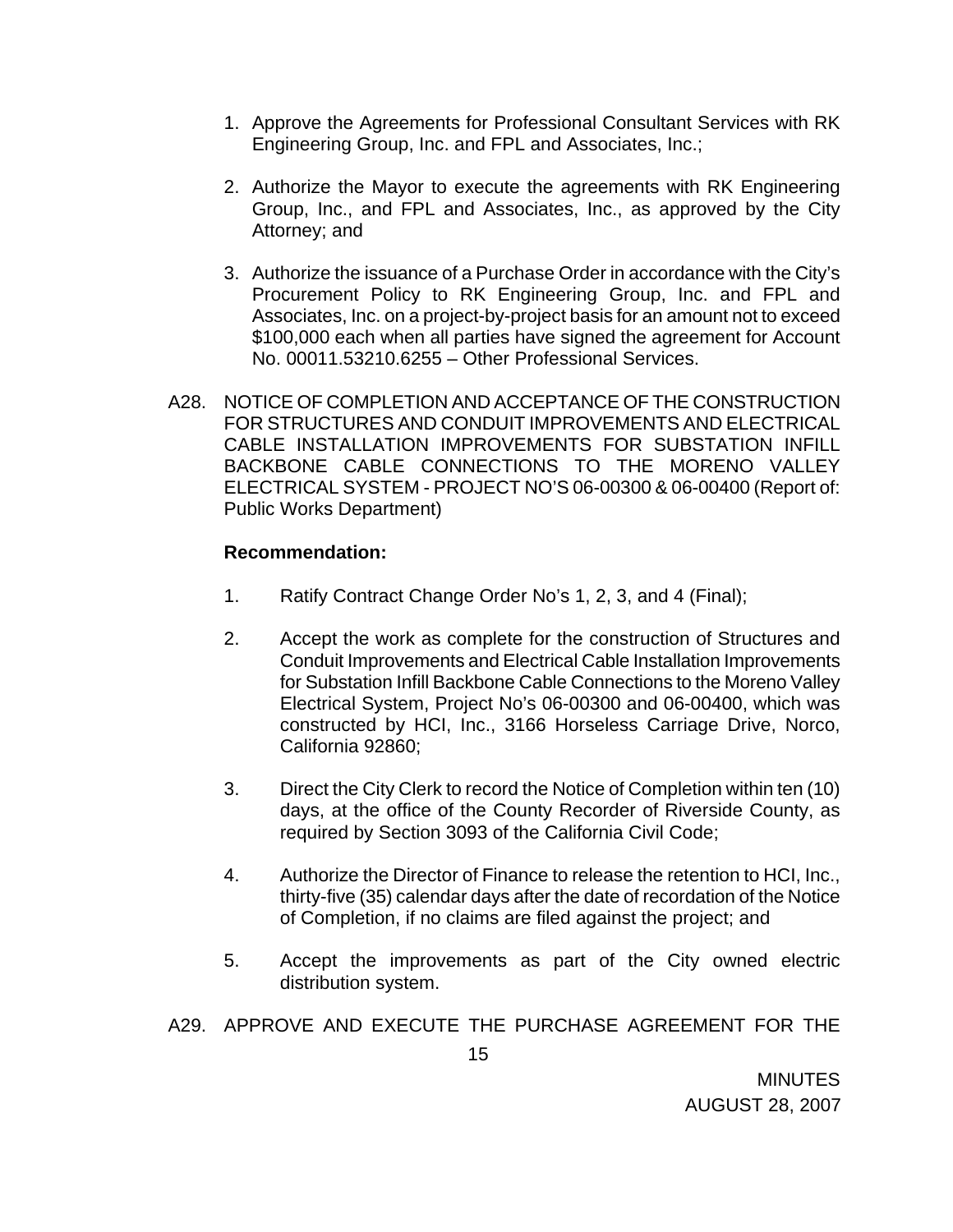PARTIAL ACQUISITION OF APN 264-175-003 FOR THE PIGEON PASS ROAD WIDENING PROJECT FROM CLIMBING ROSE DRIVE TO THE NORTHERN CITY LIMITS AND AUTHORIZE THE FINANCE DIRECTOR TO WIRE TRANSFER FUNDS INTO ESCROW (Report of: Public Works Department)

### **Recommendation:**

- 1. Approve and execute the purchase agreement for the partial acquisition of APN 264-175-003; and
- 2. Authorize the Finance Director to wire transfer funds into escrow for the amount of \$17,300 for the acquisition and an additional amount of \$4,000 for escrow fees for the partial acquisition of APN 264-175-003.
- A30. TRACT MAP 30708 REDUCE FAITHFUL PERFORMANCE BOND AND ADOPT THE RESOLUTION AUTHORIZING ACCEPTANCE OF THE PUBLIC IMPROVEMENTS AS COMPLETE AND ACCEPTING PELICAN LANE, SOARING SEAGULL LANE, AND THE PORTION OF IRIS AVENUE ASSOCIATED WITH THE PROJECT INTO THE CITY'S MAINTAINED STREET SYSTEM, DEVELOPER – K. HOVNANIAN FORECAST HOMES, INC., ONTARIO, CA 91761(Report of: Public Works Department)

### **Recommendation:**

1. Adopt Resolution No. 2007-97, authorizing the acceptance of the public improvements for Tract Map 30708 as complete and accepting Pelican Lane, Soaring Seagull Lane, and the portion of Iris Avenue associated with the project into the City's maintained street system; and

Resolution No. 2007-97

A Resolution of the City Council of the City of Moreno Valley, California, Authorizing the Acceptance of the Public Improvements as Complete Within Tract Map 30708, and Accepting Pelican Lane, Soaring Seagull Lane, and the Portion of Iris Avenue Associated with the Project into the City's Maintained Street System

2. Authorize the City Engineer to execute the 90% reduction to the Faithful Performance Bond, exonerate the Material and Labor Bond in 90 days if there are no stop notices or liens on file with the City Clerk, and exonerate the final 10% of the Faithful Performance Bond in one year when all clearances are received.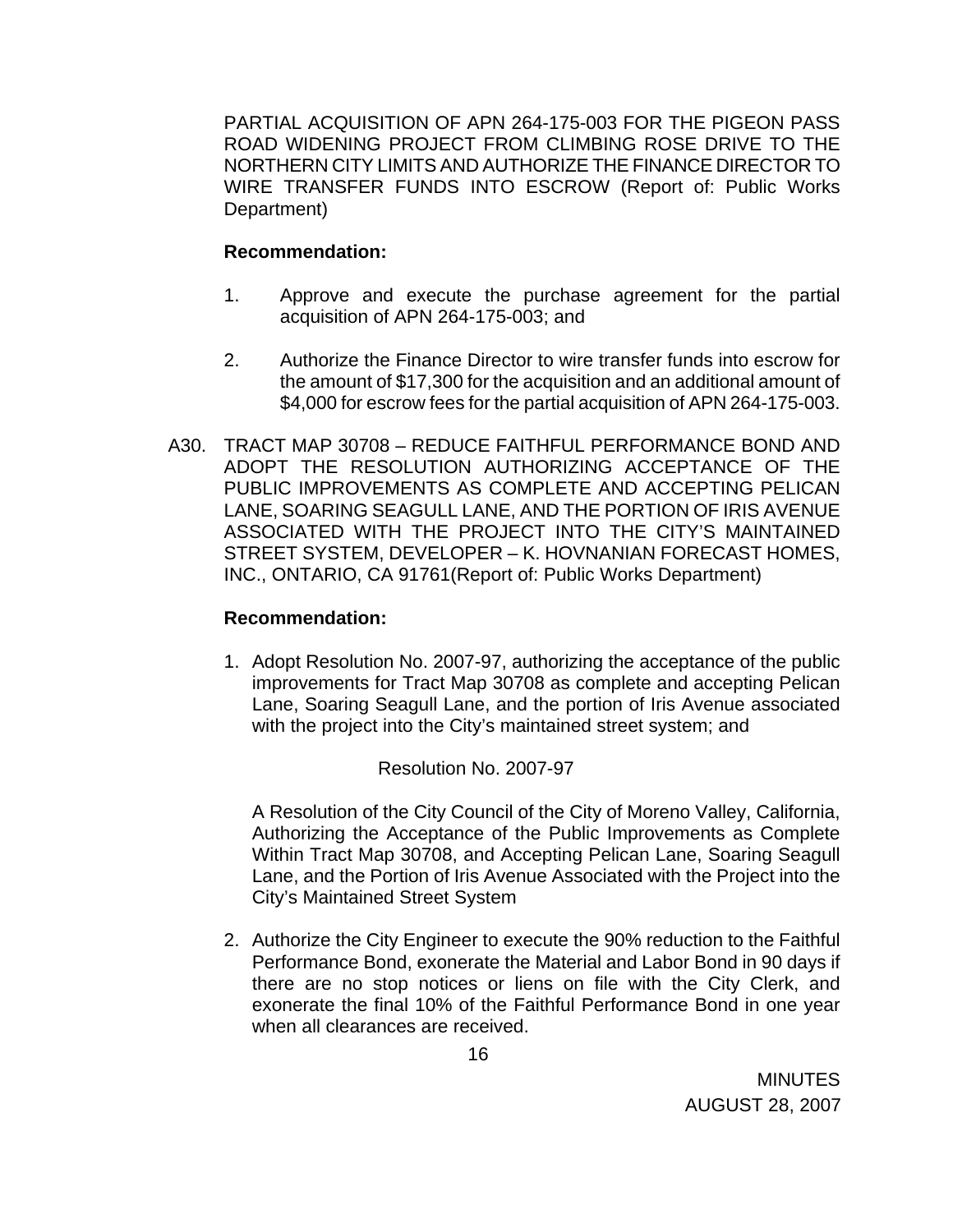A31. PARCEL MAP 33726 STORM DRAIN – ACCEPT THE AGREEMENT AND BONDS FOR PUBLIC IMPROVEMENTS, RED MAPLE LANE, EAST OF PERRIS BOULEVARD, DEVELOPER – IRIS PARTNERS, LLC, A CALIFORNIA LIMITED LIABILITY COMPANY, UPLAND, CA 91784 (Report of: Public Works Department)

#### **Recommendation:**

- 1. Accept the Agreement and Bonds for Public Improvements;
- 2. Authorize the Mayor to execute the Agreement;
- 3. Direct the City Clerk to forward the signed Agreement to the County Recorder's Office for recordation;
- 4. Authorize the City Engineer to execute any future extension amendments to the agreement, subject to City Attorney approval, if the required public improvements are not completed within said timeframe.
- A32. PA04-0010 MULTI-FAMILY RESIDENTIAL ACCEPT THE AGREEMENT AND BONDS FOR PUBLIC IMPROVEMENTS, EAST SIDE OF PERRIS BOULEVARD, APPROXIMATELY 600 FEET SOUTH OF JOHN F. KENNEDY DRIVE, DEVELOPER – ONE MORENO VALLEY 240 LP, LONG BEACH, CA 90802-4217 (Report of: Public Works Department)

### **Recommendation:**

- 1. Accept the Agreement and Bonds for Public Improvements;
- 2. Authorize the Mayor to execute the Agreement;
- 3. Direct the City Clerk to forward the signed Agreement to the County Recorder's Office for recordation; and
- 4. Authorize the City Engineer to execute any future time extension amendments to the agreement, subject to City Attorney approval, if the required public improvements are not completed within said timeframe.

# A33. ACCEPT AND APPROVE AGREEMENT TO REIMBURSE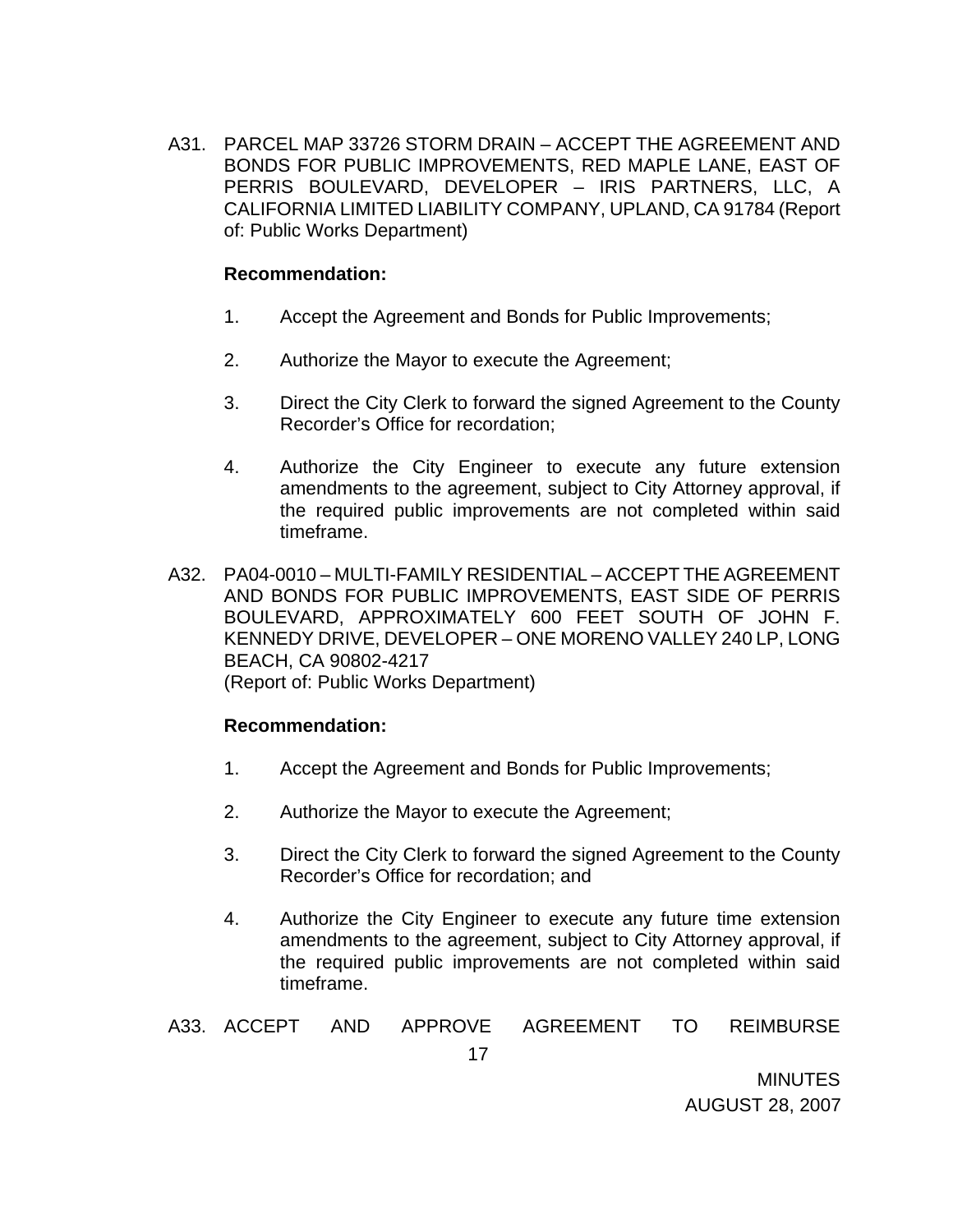TRANSPORTATION UNIFORM MITIGATION FEE (TUMF) FUNDS BETWEEN WESTERN RIVERSIDE COUNCIL OF GOVERNMENTS (WRCOG) AND CITY OF MORENO VALLEY FOR THE LASSELLE STREET WIDENING FROM JOHN F. KENNEDY DRIVE TO ALESSANDRO BOULEVARD - PROJECT NO. 06-50182725 (Report of: Public Works Department)

#### **Recommendation:**

- 1. Accept and Approve the Agreement to Reimburse Transportation Uniform Mitigation Fee (TUMF) Funds between Western Riverside Council of Governments (WRCOG) and City of Moreno Valley for the Right-of-Way and Construction phase services for the Lasselle Street Widening Improvements; and
- 2. Authorize the City Manager to execute the Agreement to Reimburse TUMF Funds between WRCOG and City of Moreno Valley.
- A34. APPROVAL FOR THE FIFTH AMENDMENT TO POLICE CONTRACT (Report of: Police Department)

**Recommendation:** Approve the Fifth Amendment to the police contract.

A35. TRACT 34407 - APPROVE FINAL MAP, SOUTHWEST CORNER OF BAY AVENUE AND HEACOCK STREET, DEVELOPER – PARKSIDE VENTURES, LLC, CAPISTRANO BEACH, CA 92624 (Report of: Public Works Department)

#### **Recommendation:**

- 1. Approve Tract 34407; and
- 2. Authorize the City Clerk to sign the map and transmit said map to the County Recorder's Office for recordation.
- A36. AUTHORIZATION TO AWARD THE CONSTRUCTION CONTRACT FOR THE CITYWIDE SPEED HUMP PROGRAM - PROJECT NO. 07-12582824 (Report of: Public Works Department)

### **Recommendation:**

1. Award the construction contract for the Citywide Speed Hump Program to NPG Corporation (NPG), P.O. Box 1515, Perris, CA 92571, the lowest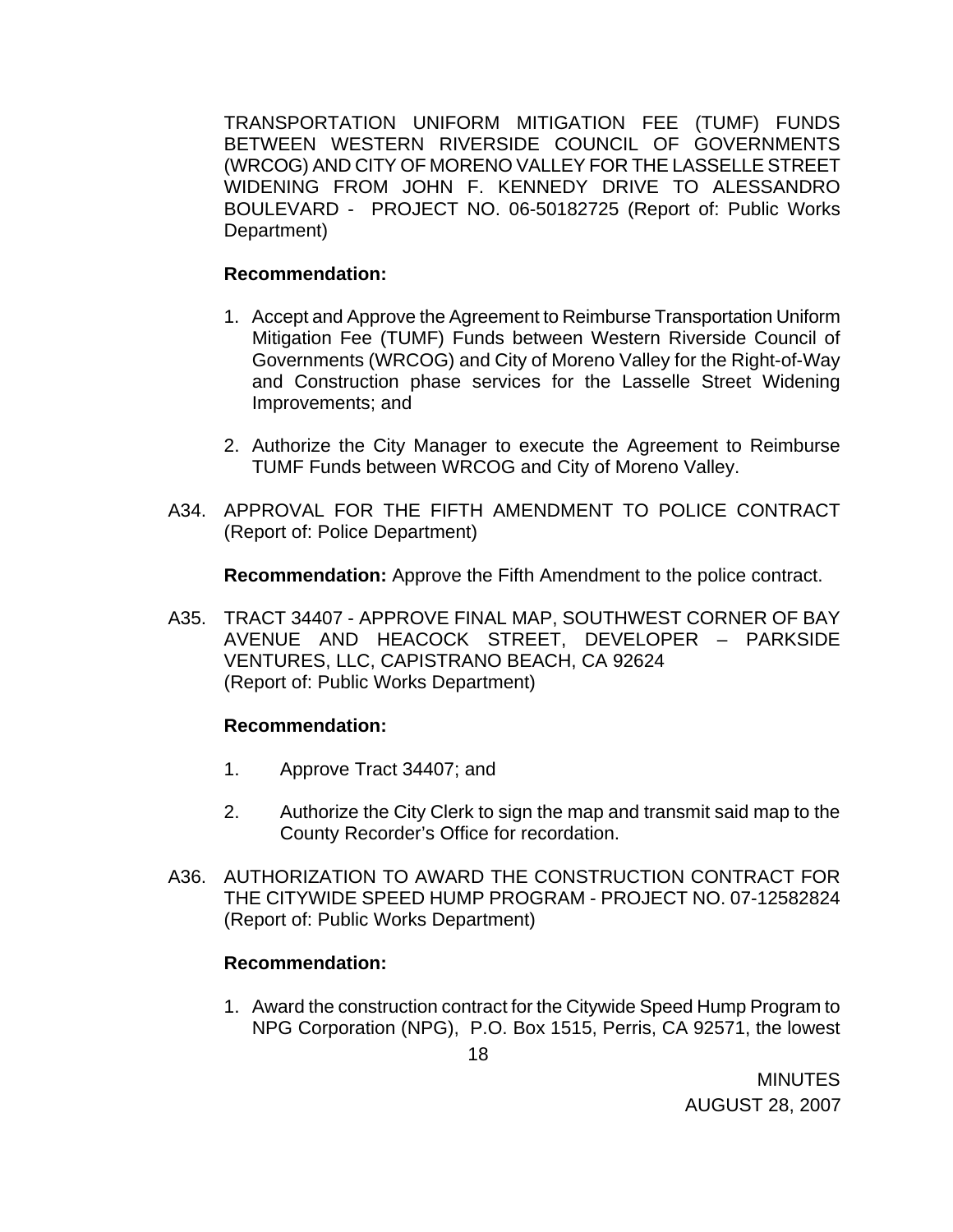responsible bidder;

- 2. Authorize the Mayor to execute a contract agreement with NPG;
- 3. Authorize the issuance of a Purchase Order for NPG, in the amount of \$107,921 (the bid amount plus 20% contingency) for the FY 07/08 Citywide Speed Hump Project (Account No. 125.82824);
- 4. Authorize the City Engineer to execute any subsequent related minor change orders to the contract with NPG, up to, but not exceeding, the contingency amount of \$17,987 under the FY 07/08 contract, subject to the approval of the City Attorney.;
- 5. Authorize the City Manager to execute an annual on-call service contract in an amount not to exceed \$26,500 with NPG for the Citywide Speed Hump Program (Account No. 125.82824), for a period of up to three additional years; and
- 6. Authorize the issuance of an annual Purchase Order up to the amount of \$26,500 for the Citywide Speed Hump Program (Account No. 125.828.24).
- A37. PUBLIC WORKS AGREEMENT WITH BEAZER HOMES (Report of: Economic Development Department)

**Recommendation:** Approve a Public Works Agreement with Beazer Homes and adopt Resolution No. 2007-99.

### Resolution No. 2007-99

A Resolution of the City Council of the City of Moreno Valley Consenting to the Approval by the Community Redevelopment Agency of the City of Moreno Valley of a Public Works Agreement with Beazer Homes USA, Inc. and Making Certain Findings in Connection with the Provision of Public Improvements and Authorizing such Improvements in Connection Therewith

### **B. CONSENT CALENDAR** - **COMMUNITY SERVICES DISTRICT**

- B1. ORDINANCES FIRST READING BY TITLE ONLY Waived reading of all Ordinance Introductions and read by title only.
- B2. MINUTES REGULAR MEETING OF JULY 10, 2007 (Report of: City Clerk's Department)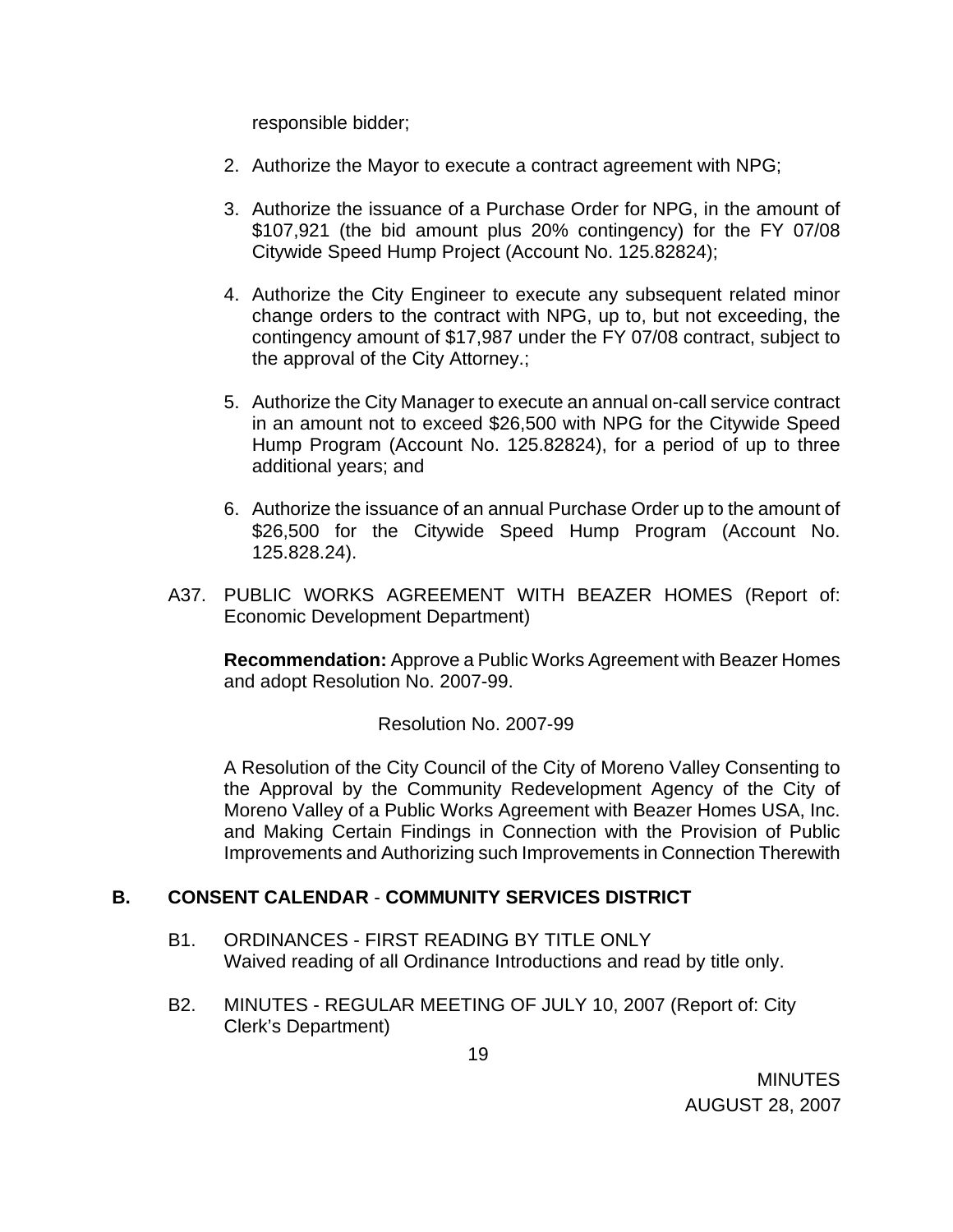**Recommendation:** Approve as submitted.

### **C. CONSENT CALENDAR** - **COMMUNITY REDEVELOPMENT AGENCY**

- C1. ORDINANCES FIRST READING BY TITLE ONLY Waived reading of all Ordinance Introductions and read by title only.
- C2. MINUTES REGULAR MEETING OF JULY 10, 2007 (Report of: City Clerk's Department)

**Recommendation:** Approve as submitted.

C3. PA05-0042 – TEMPORARY RIGHT-OF-ENTRY AGREEMENT WITH CACTUS COMMERCE, LLC, DAY STREET SOUTH OF ALESSANDRO BOULEVARD AND NORTH OF CACTUS AVENUE, DEVELOPER – CACTUS COMMERCE, LLC, GARDENA, CA 90248 (Report of: Public Works Department)

## **Recommendation:**

- 1. Approve the Temporary Right-of-Way Entry Agreement with Cactus Commerce, LLC for a small segment of RDA land adjacent to PA05-0042; and
- 2. Authorize the Mayor in his capacity as RDA Chairman, to execute the proposed agreement.
- C4. PUBLIC WORKS AGREEMENT WITH BEAZER HOMES (Report of: Economic Development Department)

**Recommendation:** Approve a Public Works Agreement with Beazer Homes and adopt Resolution No. RDA 2007-07.

Resolution No. RDA 2007-07

A Resolution of the City Council of the City of Moreno Valley Consenting to the Approval by the Community Redevelopment Agency of the City of Moreno Valley of a Public Works Agreement

# **D. CONSENT CALENDAR** - **BOARD OF LIBRARY TRUSTEES**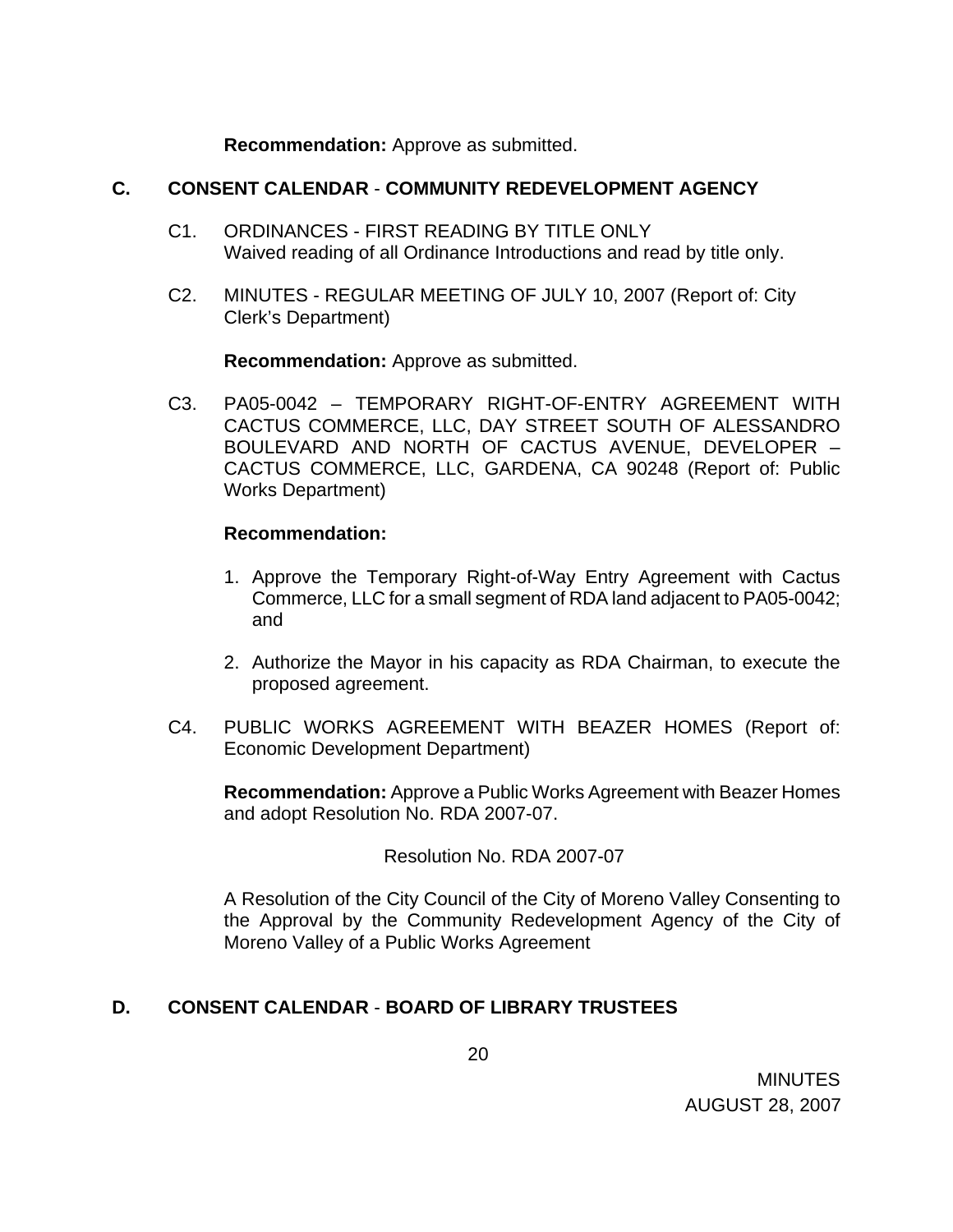- D1. ORDINANCES FIRST READING BY TITLE ONLY Waived reading of all Ordinance Introductions and read by title only.
- D2. MINUTES REGULAR MEETING OF JULY 10, 2007 (Report of: City Clerk's Department)

**Recommendation:** Approve as submitted.

**Joint Consent Calendar Items A2 - D2 approved by a 4-0-1 vote, Stewart absent. m/Flickinger, s/Batey.**

**E. PUBLIC HEARINGS - NONE** 

### **F. ITEMS REMOVED FROM CONSENT CALENDARS FOR DISCUSSION OR SEPARATE ACTION - NONE**

#### **G. REPORTS**

G1. VERIZON FIBER TO THE PREMISES PROJECT (Report of: Assistant to the City Manager)

**Recommendation:** No action is required, other than to receive the oral presentation from Verizon representatives on the status of the telecommunication company's "Fiber to the Premises" project in Moreno Valley.

Mayor White opened the agenda item for public comments; there being none, public comments were closed.

#### **No action required.**

G2. AMENDED FIRST READING NIGHTTIME CURFEW ORDINANCE (ORDINANCE NO. 751) (RECEIVED FIRST READING AND INTRODUCTION ON JULY 10, 2007 BY A 5-0 VOTE) (Report of: City Attorney's Department)

**Recommendation:** That the City Council introduce the amended Nightime Curfew Ordinance.

Ordinance No. 751

An Ordinance of the City Council of the City of Moreno Valley, California,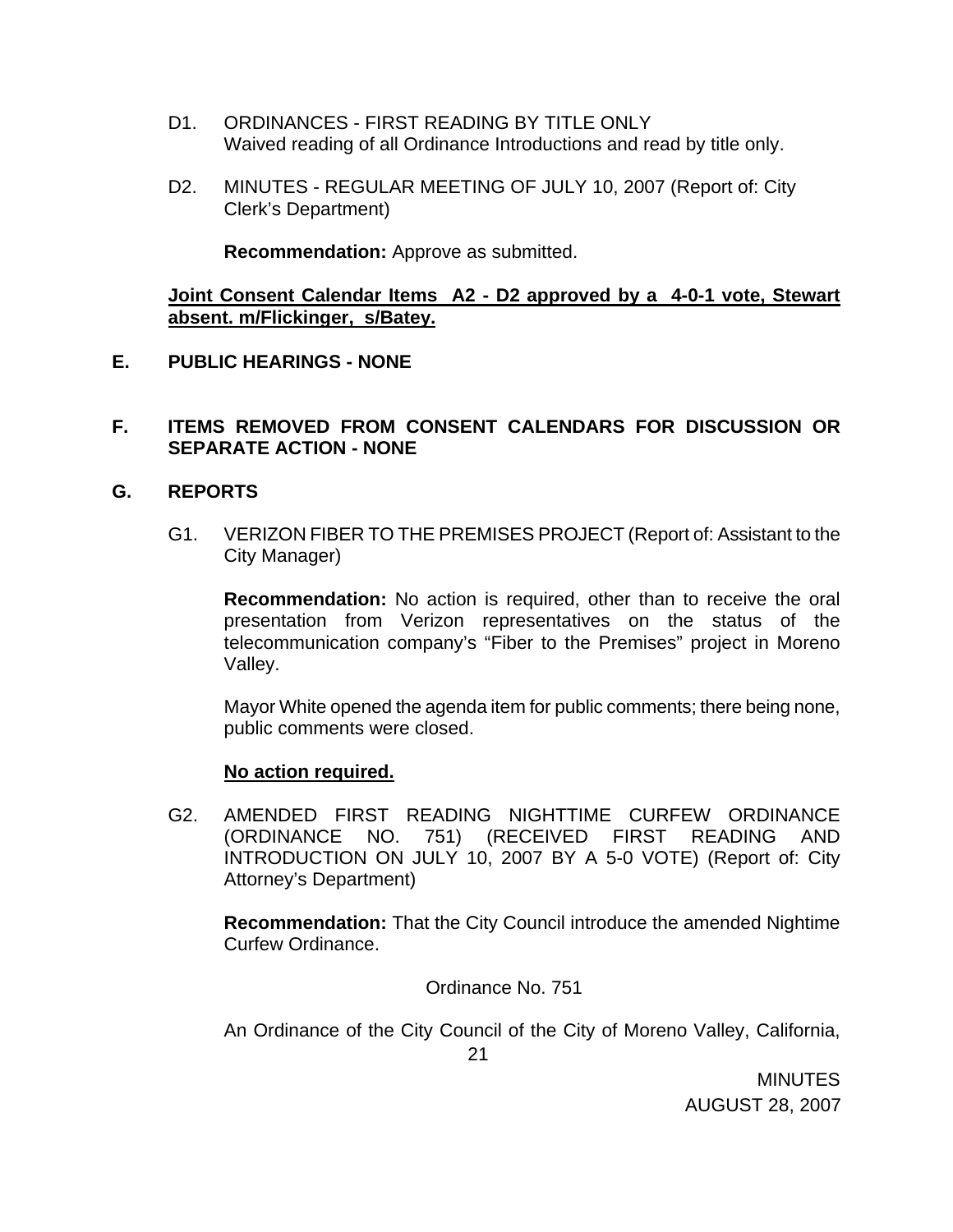Adding Section 11.04.015 and Amending Sections 11.04.020, 11.04.030, 11.04.040 and 11.04.050 of Chapter 11.04 of Title 11 of the City of Moreno Valley Municipal Code Relating to Nighttime Curfew

Mayor White opened the agenda item for public comments; there being none, public comments were closed.

### **Approved by a 4-0-1 vote, Stewart absent. m/Batey, s/Flickinger.**

G3. PUBLIC MEETING REGARDING THE MAIL BALLOT PROCEEDING (REBALLOT) FOR A PROPOSED INCREASE IN THE COMMUNITY SERVICES DISTRICT (CSD) ZONE D (PARKWAY LANDSCAPE MAINTENANCE) ANNUAL PARCEL CHARGE FOR TRACT 21597 (Report of: Public Works Department)

**Recommendation:** That the City Council, acting in their respective capacities as President and Members of the Board of Directors of the Moreno Valley CSD (the "CSD Board"), accept public comments regarding the mail ballot proceeding for the proposed increase in the CSD Zone D annual parcel charge for tract 21597.

 Mayor White opened the agenda item for public comments; there being none, public comments were closed.

# **No action required other than to accept public comments.**

G4. PUBLIC MEETING REGARDING THE MAIL BALLOT PROCEEDINGS FOR TENTATIVE TRACT 31414 - BALLOTED ITEMS: NPDES RESIDENTIAL REGULATORY RATE SCHEDULE AND COMMUNITY SERVICES DISTRICT (CSD) ZONE B (RESIDENTIAL STREET LIGHTING); AND TENTATIVE PARCEL MAP 33361 - BALLOTED ITEMS: NPDES COMMERCIAL/INDUSTRIAL REGULATORY RATE SCHEDULE AND CSD ZONE E-4 (HIGH-SERVICE-LEVEL PARKWAY LANDSCAPE MAINTENANCE) (Report of: Public Works Department)

- 1. That the Mayor and Members of the City of Moreno Valley City Council conduct the Public Meeting to accept public comments regarding the mail ballot proceedings for:
	- a. Tentative Tract 31414 (and all affected phases) for approval of the National Pollutant Discharge Elimination System (NPDES) residential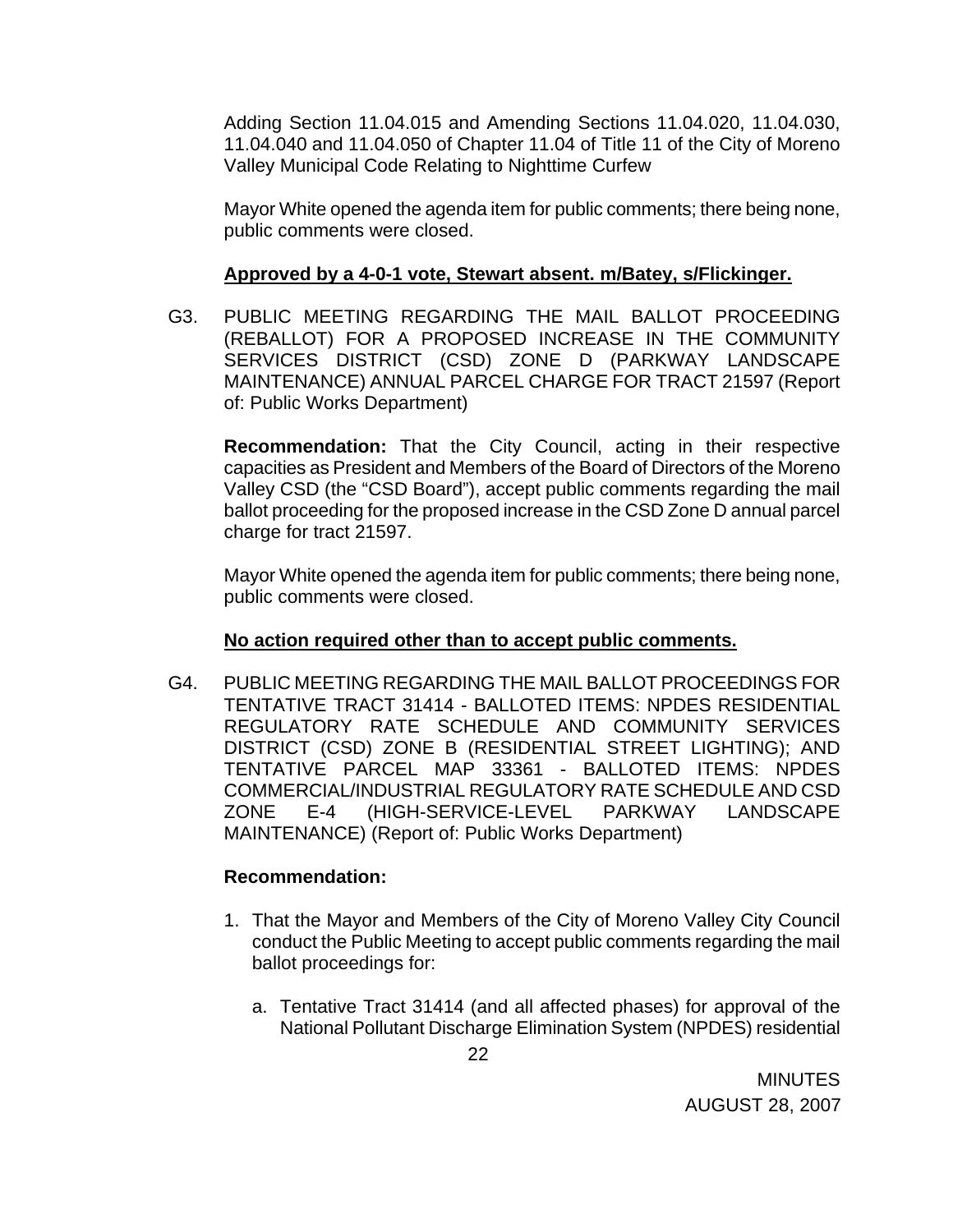regulatory rate schedule; and

- b. Tentative Parcel Map 33361 for approval of the NPDES commercial/industrial regulatory rate schedule.
- 2. That the Members of the Board of Directors of the Moreno Valley Community Services District (the "CSD Board") conduct the Public Meeting to accept public comments regarding the mail ballot proceedings for:
	- a. Tentative Tract 31414 (and all affected phases) for inclusion into and approval of the annual parcel charge for CSD Zone B (Residential Street Lighting); and
	- b. Tentative Parcel Map 33361 for inclusion into and approval of the annual acreage charge for CSD Zone E-4 (High-Service-Level Parkway Landscape Maintenance).

Mayor White opened the agenda item for public comments; there being none, public comments were closed.

## **No action required other than to accept public comments.**

G5. ESTABLISH THE MORENO VALLEY COMMUNITY FOUNDATION, A CALIFORNIA NON-PROFIT BENEFIT CORPORATION (Report of: Economic Development Department)

**Recommendation:** That the City Council undertake the following actions:

1) Approve a Resolution of the City Council of the City of Moreno Valley approving and establishing the Moreno Valley Community Foundation, a California Nonprofit Public Benefit Corporation;

Resolution No. 2007-98

A Resolution of the City Council of the City of Moreno Valley, Approving and Establishing the Moreno Valley Community Foundation, A California Nonprofit Public Benefit Corporation

2) Conduct the first meeting of Moreno Valley Community Foundation;

## **ADJOURNED TO CITY COUNCIL MEETING TO SPECIAL MEETING OF THE MORENO VALLEY COMMUNITY FOUNDATION (MVCF) AT 7:40 P.M.**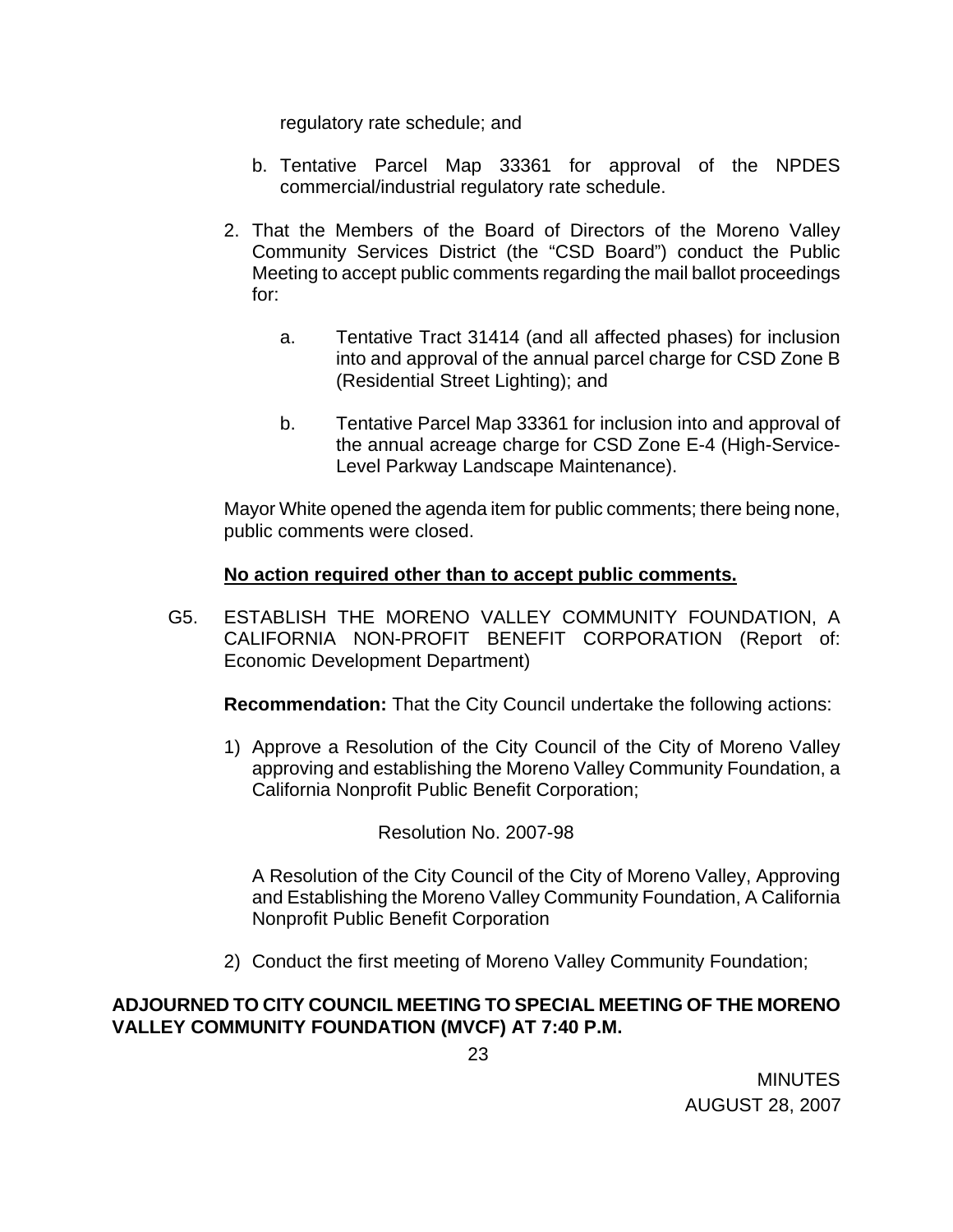# **SPECIAL MEETING OF THE MORENO VALLEY COMMUNITY FOUNDATION (MVCF) CALLED TO ORDER AT 7:48 P.M.**

### **ROLL CALL**:

Council:

| Charles R. White         | Chairman            |
|--------------------------|---------------------|
| William H. Batey, II     | Vice Chairman       |
| <b>Bonnie Flickinger</b> | <b>Board Member</b> |
| <b>Frank West</b>        | <b>Board Member</b> |
|                          |                     |

Absent: Richard A. Stewart Board Member

PUBLIC COMMENTS ON MATTERS ON THE AGENDA UNDER THE JURISDICTION OF THE MORENO VALLEY COMMUNITY FOUNDATION – None received.

1. Approve Articles of Incorporation and Bylaws

## **Approved by a 4-0-1 vote. m/West , s/Batey, vote 4-0-1.**

2. Approve a Resolution of the Board of Directors of Moreno Valley Community Foundation approving and establishing the Moreno Valley Community Library Division

Resolution No. MVCF 2007-01

A Resolution of the Board of Directors of the Moreno Valley Community Foundation, Approving and Establishing the Moreno Valley Library Division

### **Approved by a 4-0-1 vote. m/Flickinger, s/Batey.**

### **ADJOURNMENT**

# **Approved by a 4-0-1 vote. m/West , s/Batey.**

### **RECONVENED JOINT MEETING OF THE CITY COUNCIL OF THE CITY OF MORENO VALLEY, MORENO VALLEY COMMUNITY SERVICES DISTRICT, AND THE COMMUNITY REDEVELOPMENT AGENCY OF THE CITY OF MORENO VALLEY AT 7:51 P.M.**

G6. CITY MANAGER'S REPORT (Informational Oral Presentation – not for Council action)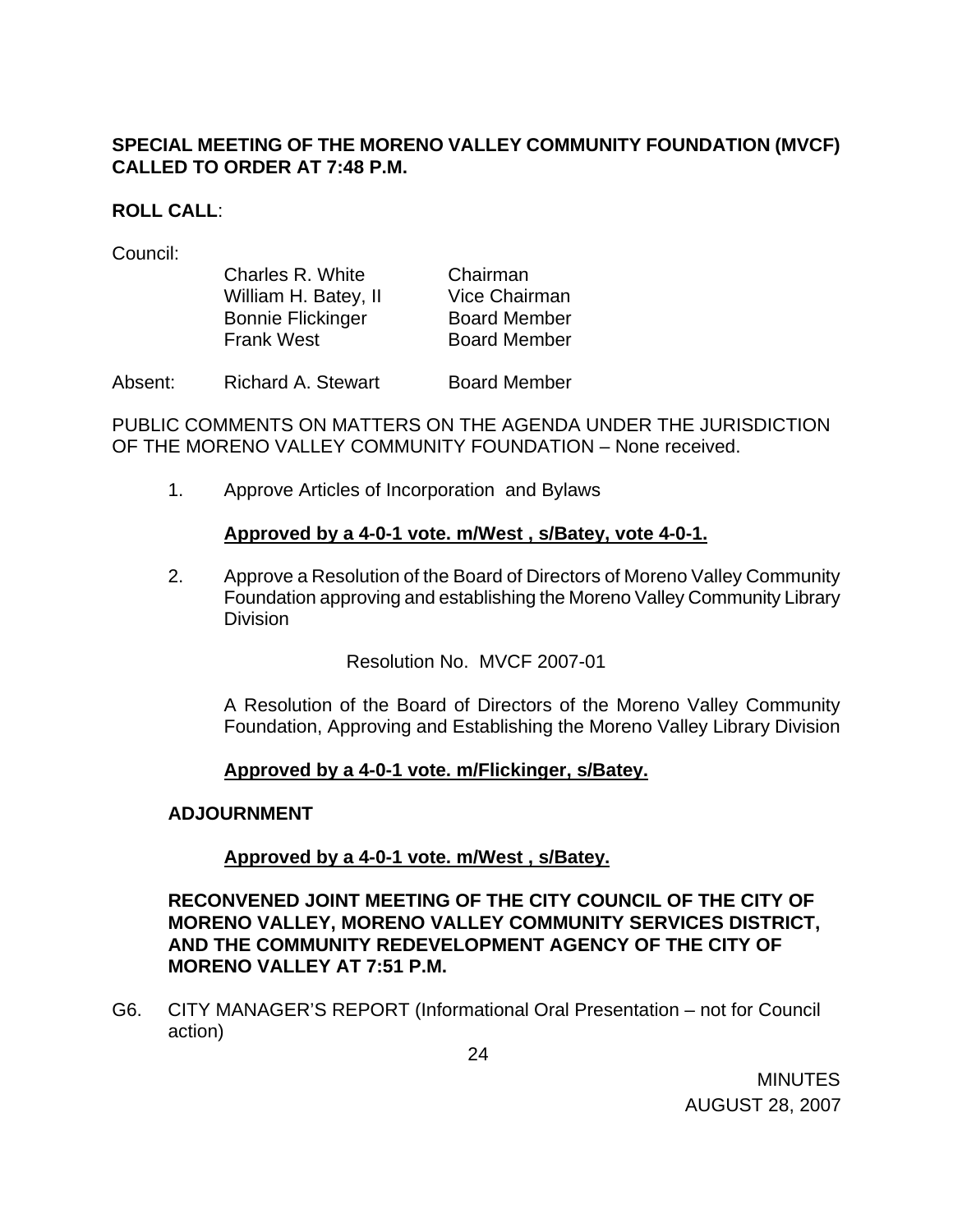City Manager, Robert G. Gutierrez announced the first Annual Mayor's Cup Golf Tournament open to the entire community. The tournament which will benefit the future main library at the Civic Center will be held on Thursday, November 15, 2007 at the Moreno Valley Ranch Golf Club.

 The City and its Redevelopment Agency have secured a large grant of over \$1.2 million from California's Department of Housing and Community Development. The City is the single highest grant recipient in the Inland Empire and fourth in the State. Funds can be used for construction of the new main library at the Civic Center. Kudos to the Neighborhood Preservation staff and John Strickler, Housing Program Coordinator, who worked on securing the grant.

 The City and Police Department were awarded a Bureau of Justice Assistance Grant for \$84,000. These funds along with matching City funds will be used for the purchase of mobile law enforcement automatic license plate reader systems for police department patrol units.

 Public Works Department has received a \$150,000 grant for rubberized asphalt concrete which will be utilized for Lasselle Street/Iris Street to Yanez Trail and Iris/Heacock Street to Indian Street.

 California Integrated Waste Management Board has awarded the City a \$10,400 grant to hold four used tire collection events. This will allow the public to bring waste tires to collection centers for proper disposal. The funding will be used for transporting, collection and disposal of waste tires.

Staff will be monitoring two bills in the State budget process totaling \$300,000.

 A sexual assault felony assault enforcement team is being stationed in Moreno Valley commencing on August 30. The team consists of one sergeant, one sheriff's investigator, one senior investigator from the district attorney's office, one probation officer and one office assistant. The city volunteered to host the team, and they will work with the police department.

 The dedication of Moreno Valley Utility substation will be held August 30 at 9:00 a.m.

### **H. LEGISLATIVE ACTIONS**

ORDINANCES - 1ST READING AND INTRODUCTION - NONE

ORDINANCES - 2ND READING AND ADOPTION - NONE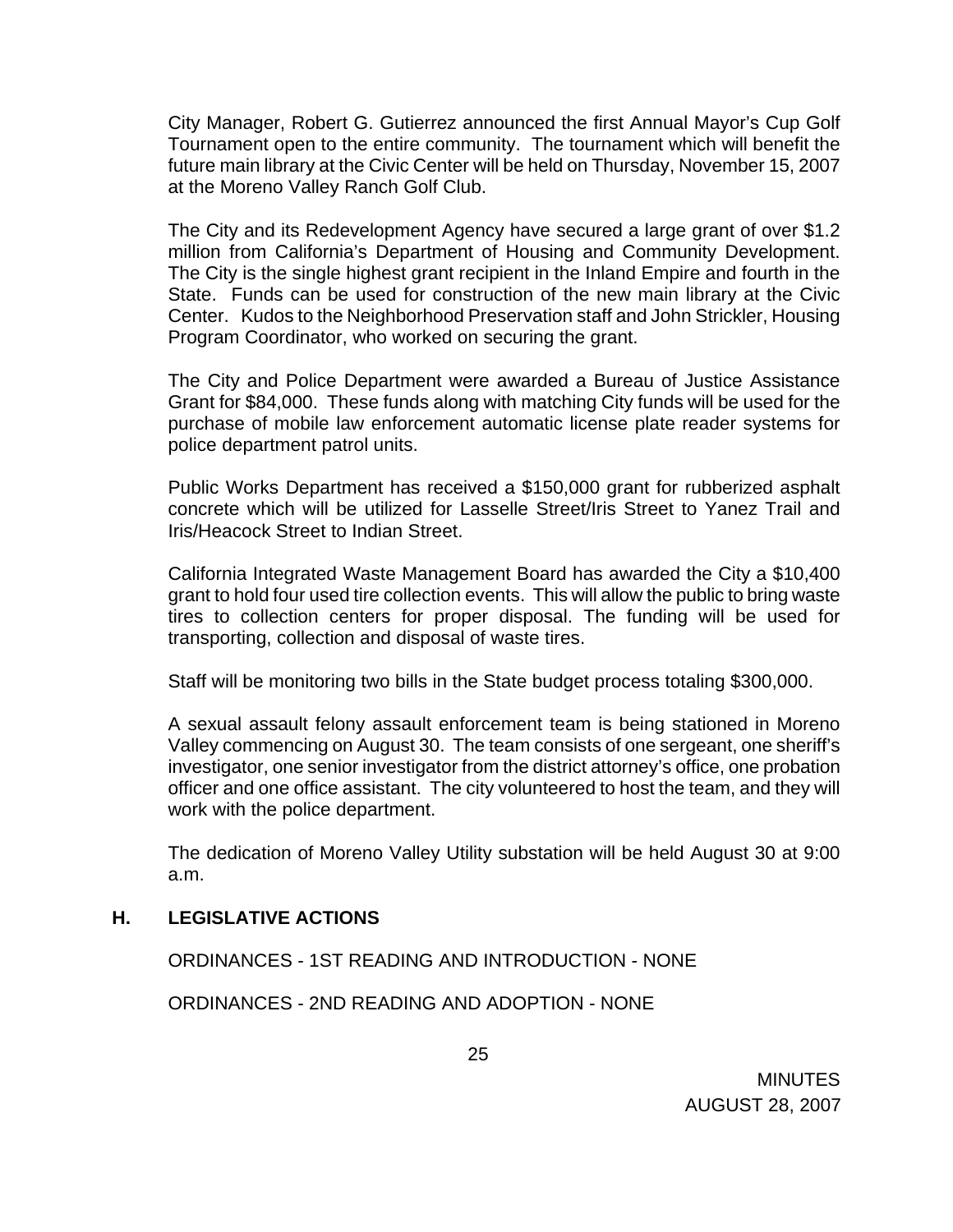# ORDINANCES - URGENCY ORDINANCES – NONE

# RESOLUTIONS – NONE

PUBLIC COMMENTS **ON ANY SUBJECT NOT ON THE AGENDA** UNDER THE JURISDICTION OF THE CITY COUNCIL ARE AS FOLLOWS:

## **CLOSING COMMENTS AND/OR REPORTS OF THE CITY COUNCIL, COMMUNITY SERVICES DISTRICT, OR COMMUNITY REDEVELOPMENT AGENCY**

## Mayor Pro Tem Batey

1) Had a request for street lights from residents – asked what needs to be done to accomplish that. There are two separate water districts, and efforts are underway to improve the existing water flow problem.

## Council Member Flickinger

- 1) Had an opportunity to attend the ribbon cutting for the 60/91/215 interchange visitors from DC and Sacramento attended the event, and an announcement was made that construction should be completed in 6 months.
- 2) Applications for the Arts Commission have been sent out, and they need to be turned in by 9/7/07. Call the City Clerk's office for more information and applications.
- 3) The YMCA facility to be constructed near Morrison Park is a private enterprise and not part of the City. Donations are being sought for the building fund, and donations are taxdeductible.

# Council Member West – no comments

\_\_\_\_\_\_\_\_\_\_\_\_\_\_\_\_\_\_\_\_\_\_\_\_\_\_\_\_\_\_\_\_\_\_

Mayor White – no comments

# **CLOSED SESSION**

# **REPORT OF ACTION FROM CLOSED SESSION, IF ANY, BY CITY ATTORNEY - NONE**

### **ADJOURNMENT**

There being no further business to conduct, the meeting was adjourned at 8:35 p.m. by unanimous informal consent.

Submitted by:

<u>26 and 26</u>